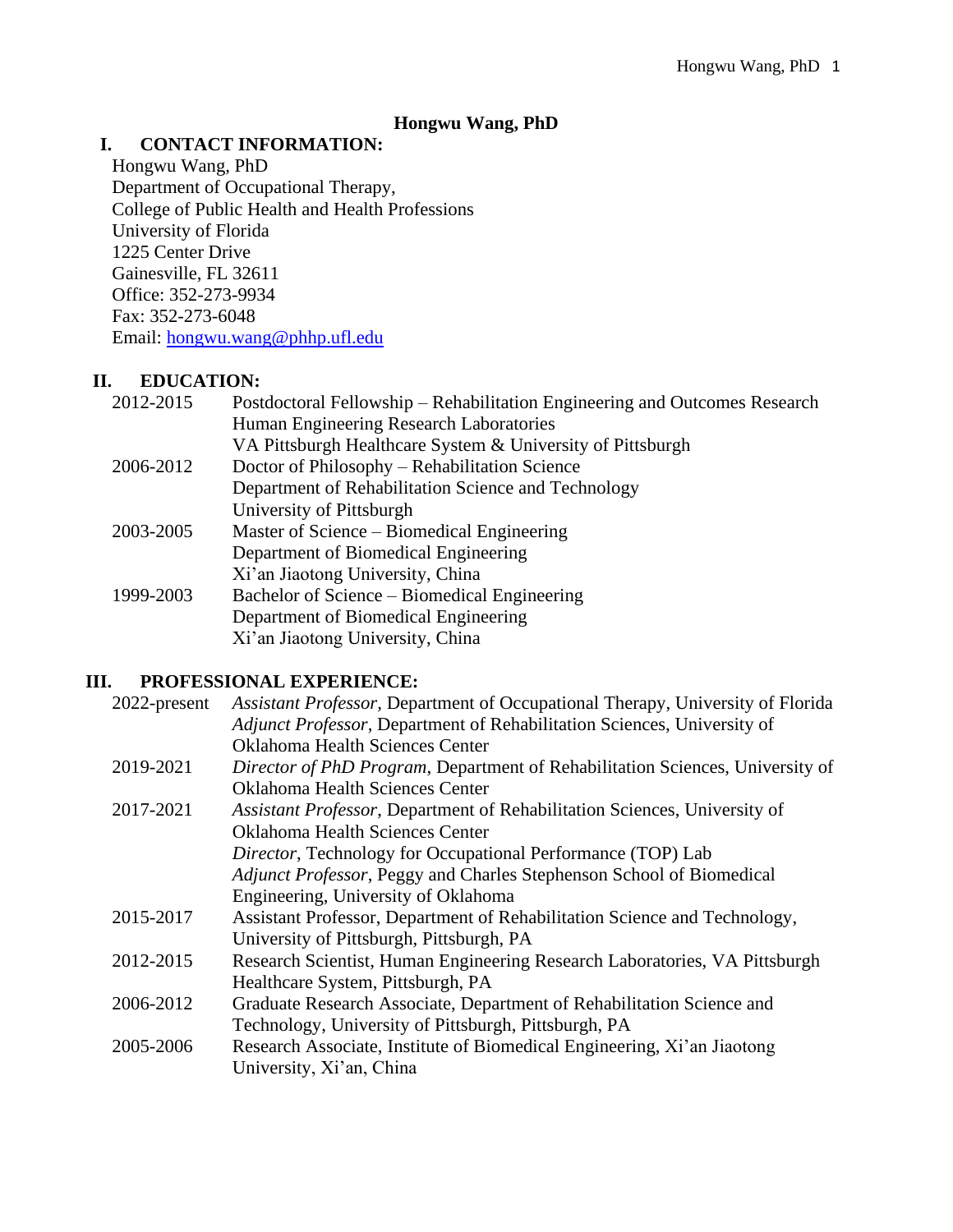#### **IV. HONORS AND AWARDS:**

| 2021      | Interstellar Initiative Scholar and Proposal Award Winner: New York Academy<br>of Science and the Japan Agency for Medical Research and Development for the<br>$2021 - 2022$ program |
|-----------|--------------------------------------------------------------------------------------------------------------------------------------------------------------------------------------|
| 2021      | Faculty Excellence in Teaching Award, College of Allied Health, University of<br><b>Oklahoma Health Sciences Center</b>                                                              |
| 2020      | PhD student Josiah Rippetoe won Honorable Mention in the 2020 National<br>Science Foundation (NSF) Graduate Research Fellowship Program (GRFP)<br>competition                        |
| 2019      | Faculty Excellence in Research/Scholarly Achievement Award, College of<br>Allied Health, University of Oklahoma Health Sciences Center                                               |
| 2015      | National Institute on Disability, Independent Living, and Rehabilitation Research<br>(NIDILRR) Switzer Distinguished Researcher Fellowship Award                                     |
| 2013      | Craig Neilsen Foundation Post-doc Fellowship award, Craig Neilsen Foundation                                                                                                         |
| 2012      | Todd Hargroder Scholarship, University of Pittsburgh, PA                                                                                                                             |
| 2010      | Lillian Kaufman Scholarship, University of Pittsburgh, PA                                                                                                                            |
| 2010      | Rory Cooper-Dion Johnson Award, University of Pittsburgh, PA                                                                                                                         |
| 2009      | Student Scientific Paper Competition Winner, 2009, RESNA (Rehabilitation                                                                                                             |
|           | Engineering and Assistive Technology Society of North America) Conference,<br>Washington DC, USA                                                                                     |
| 2008      | Student Scientific Paper Competition Winner, 2008, RESNA (Rehabilitation                                                                                                             |
|           | Engineering and Assistive Technology Society of North America) Conference,                                                                                                           |
|           | Washington DC, USA                                                                                                                                                                   |
| 2005      | Golden Medal Award of Xi'an Jiaotong University "Tengfei" Cup Innovation                                                                                                             |
|           | Competition, Xi'an, China                                                                                                                                                            |
| 2004-2005 | 'PengKang' Excellent Graduate Student scholarship, Xi'an Jiaotong University,<br>Xi'an, China                                                                                        |

## **V. RESEARCH AND SCHOLAR ACTIVITIES:**

## **a. Research Support**

#### Ongoing Support

- 2021-2025 Principal Investigator (Kwon), *Happy Teacher Wellness Intervention: Creating a Culture of Head Start Staff Well-Being and Competence*, Department of Health and Human Services Administration for Children and Family (9/30/2021- 9/29/2025, Total award: \$1,980,028, Co-PI: 10%)
- 2020-2022 Principal Investigator (Day), *Non-invasive method for quantifying progress of healing after transtibial amputation: a pilot study*, Center for Orthotic and Prosthetic Learning and Outcomes/ Evidence-Based Practice (COPL) (9/1/2020- 8/31/2021, Total award: \$29,895, Responsible investigator/Co-PI: 5%)

#### Completed Support

2021-2023 Principal Investigator (Wang), *Peripheral Nerve Responses to Focal Vibration and Implications in Pain and Mobility for Patients with Diabetic Peripheral Neuropathy*, Presbyterian Health Foundation New Investigator Seed Grant (7/1/2021-6/30/2023, Total award: \$100,000, PI: 15%) (fund returned due to resignation)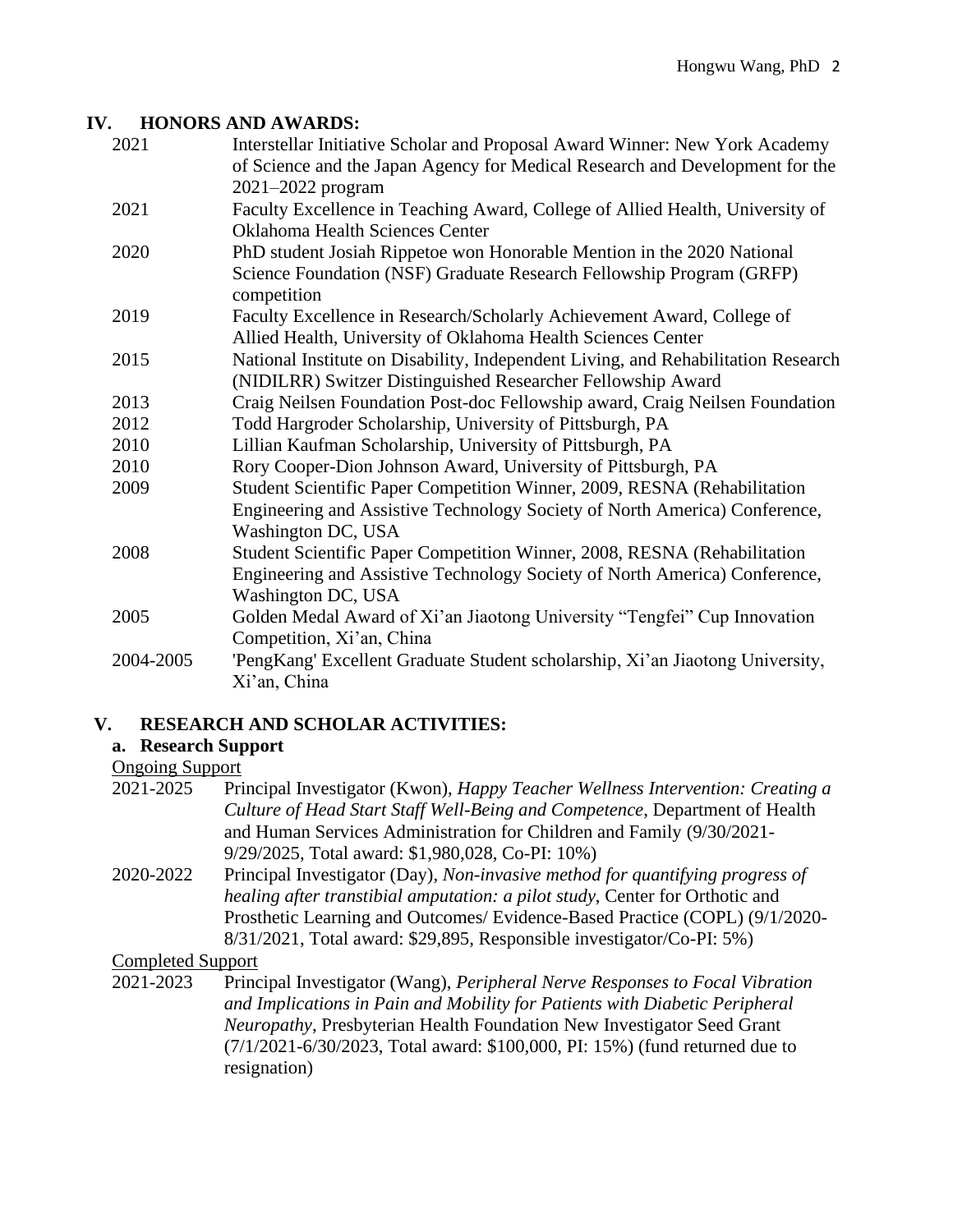| 2020-2021 | Principal Investigator (Wang), Wearable Focal Vibration for Chemotherapy-<br>Induced Peripheral Neuropathy, SCC NCI P30 Cancer Therapeutics/ Cancer<br>Prevention & Control Seed Award (10/1/2020-4/30/2022, Total award: \$20,000,                                                                      |
|-----------|----------------------------------------------------------------------------------------------------------------------------------------------------------------------------------------------------------------------------------------------------------------------------------------------------------|
|           | $PI: 10\%)$                                                                                                                                                                                                                                                                                              |
| 2019-2021 | Principal Investigator (Degrace), Expanding Beyond Inclusion: Participation of<br>Children with High Intensity Needs, US Department of Education (1/1/2019-<br>12/31/2023, Total award: \$1,249,985, Co-I: 3.5%)                                                                                         |
| 2018-2021 | Principal Investigator (Wang), Development and Evaluation of Vibration-based<br>Wearable Upper Limb Rehabilitation Device, Oklahoma Center for the<br>Advancement of Science and Technology (10/1/2018-9/30/2021, Total award:                                                                           |
|           | \$134,964, Award number: HR18-034, PI: 15%))                                                                                                                                                                                                                                                             |
| 2020-2021 | Principal Investigator (Hile), Feasibility Pilot for Trajectories of Decline in CIPN<br>Mobility Disability: Beyond Somatosensation, Presbyterian Health Foundation<br>(6/1/2020-5/31/2021, Total award: \$49,992, Co-I: 2%)                                                                             |
| 2019-2021 | Principal Investigator (Wang), Wearable Vibration Therapy to Improve Gait and<br>Mobility in People with Multiple Sclerosis, Presbyterian Health Foundation<br>(7/1/2019-6/30/2021, Total award: \$49,890, PI: 10%)                                                                                      |
| 2019-2021 | Principal Investigator (Wang), Effects of a Wearable Focal Vibration Device on                                                                                                                                                                                                                           |
|           | Gait and Mobility in Diabetic Peripheral Neuropathy, Exploratory Grant award<br>from Harold Hamm Diabetes Center at the University of Oklahoma (1/1/2019-<br>5/31/2020, Total award: \$99,000, PI: 10%)                                                                                                  |
| 2016-2020 | Principal-Investigator (Wang), Development of a Pneumatic Power Assist                                                                                                                                                                                                                                   |
|           | Wheelchair (PneuPAW), NIDILLR Switzer (10/1/16-9/30/2020 (NCE); Total<br>award: \$80,000; Award number: SF16000038, PI: 25%)                                                                                                                                                                             |
| 2018-2019 | Principal Investigator (Wang), Effect of Focal Vibration in Balance, Gait,<br>Mobility and Pain in Diabetic Peripheral Neuropathy, Faculty Seed Grant award<br>from College of Allied Health at the University of Oklahoma Health Sciences<br>Center (7/1/2018-6/30/2019, Total award: \$5,000, PI: 10%) |
| 2015-2017 | Principal Investigator (Wijesundara), Automated Seat Cushion for Pressure Ulcer<br>Prevention, US Amy (09/01/2015 - 08/31/2017, Total award: \$232,090, Award<br>number: W81XWH-15-1-0719, Co-I: 10%)                                                                                                    |
| 2014-2017 | Principal Investigator (Cooper), Assessment of an Experimental Robotic-Assisted<br>Transfer Device (HERL-RATD), Department of Veterans Affairs (05/01/2014 -<br>04/30/2017, Total award: \$1,097,211, Award number: F1454-R, Co-I: 10%)                                                                  |
| 2014-2016 | Principal Investigator (Wang), Psychometric Properties of an Assistive Robotic<br>Manipulator Evaluation Tool, Rehabilitation Institute Pilot Award (05/01/16-<br>04/30/17, Total award: \$16,934, PI: 10%)                                                                                              |
| 2014-2015 | Principal Investigator (Wang), Development of an Assistive Robotic Manipulator<br>Performance Evaluation Tool, Craig H. Neilsen Foundation (01/01/14-12/31/15,                                                                                                                                           |
| 2013-2018 | Total award: \$150,000, Award number: 278966, PI: Hongwu Wang, PI: 90%)<br>Principal Investigator (Ding), Self-Management Assistance Through<br>Technology – Virtual Coaches for Wheelchair Users, NIDILLR (10/01/2013 –<br>09/30/2018, Total award: \$2,372,506, Award number: DRRP #H133A130025,       |
| 2012-2013 | $Co-I: 10\%)$<br>Principal Investigator (Ding), Rehabilitation Research & Training Center on<br>Advanced Rehabilitation Research Training: Career Advancement for Engineers                                                                                                                              |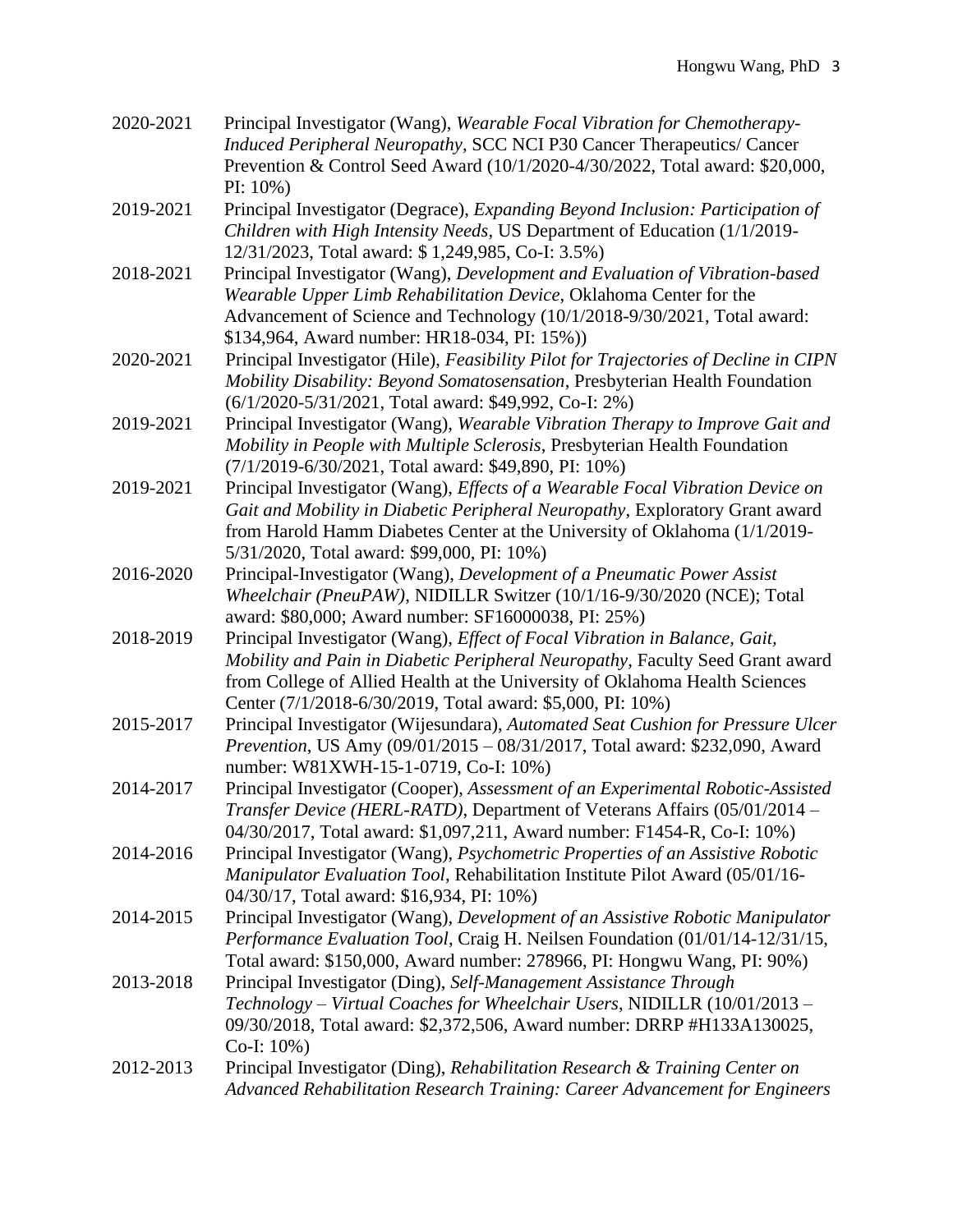*in the Science of Rehabilitation (CAESOR)*, National Institute on Disability, Independent Living, & Rehabilitation Research (NIDILRR) (10/01/09-09/30/14, Total award: \$750,000, Award number: H133P140012, Post-doc fellow)

## **b. Patents:**

- 1. User adjustable wheelchair backrest mounting hardware (2013), US8376463B2
- 2. Seating function monitoring and coaching system (2015), US20150209207A1
- 3. Pneumatic Powered Mobility Devices (2016), WO2017120184 A1
- 4. Mobility Enhancement Robotic Wheelchair (2017), WO2017053689A8
- 5. Apparatus for Measuring Toe Flexion and Extension (2019), Patent pending: 16/915,956
- 6. Wearable Focal Vibration Device and Methods of Use (2020), Patent pending: 17/206,016

## **c. Publications:**

- **i. Peer Reviewed Manuscripts (\*= advisee is lead author)**
- 1. Fu J, Zhang S, **Wang H**, Zhao YD, Qian G. A Novel Mobile Device-Based Approach to Quantitative Mobility Measurements for Power Wheelchair Users. Sensors. 2021; 21(24):8275. https://doi.org/10.3390/s21248275
- 2. Charbonnet M\*, Sylvester L, **Wang H**, DeGrace BW. Provision of paediatric wheelchairs in low resource settings: a scoping review. Disabil Rehabil Assist Technol. 2021 Oct 6:1-19. doi: 10.1080/17483107.2021.1986582. Epub ahead of print. PMID: 34614386.
- 3. Ghazi M\*, Rippetoe J, Chandrashekhar R, **Wang H**. Focal Vibration Therapy: Vibration Parameters of Effective Wearable Devices. Applied Sciences. 2021; 11(7):2969. <https://doi.org/10.3390/app11072969>
- 4. Chandrashekhar R\*, **Wang H**, Dionne C, James S, Burzycki J. Wearable Focal Muscle Vibration on Pain, Balance, Mobility, and Sensation in Individuals with Diabetic Peripheral Neuropathy: A Pilot Study. International Journal of Environmental Research and Public Health. 2021; 18(5):2415.<https://doi.org/10.3390/ijerph18052415>
- 5. **Wang H**, Dionne C, Anadani NA, Brown SC, Shuping M, Wilson L. An Exploratory Study of Wearable Vibration Therapy on Gait and Mobility in People with Multiple Sclerosis. Assistive Technology. 2021; 33(3): 159-159.
- 6. Rippetoe J**\***, **Wang H**, James S, Dionne C, Block B, Beckner M (2020), Improvement of Gait after 4 Weeks of Focal Muscle Vibration Therapy for Individuals with Diabetic Peripheral Neuropathy, J. Clin. Med. 2020, 9(11), 3767;<https://doi.org/10.3390/jcm9113767>
- 7. **Wang H**, Chandrashekhar, Rippetoe, Ghazi M (2020), Focal Muscle Vibration for Stroke Rehabilitation: A Review of Vibration Parameters and Protocols, Appl. Sci. 2020, 10(22), 8270;<https://doi.org/10.3390/app10228270>
- 8. Stauter DW, Prehn J, Peters M, Jeffries LM, Sylvester L, **Wang H**, Dionne C (2019), Assistive Technology for Literacy in Students with Physical Disabilities: A Systematic Review, Journal of Special Education Technology. <https://doi.org/10.1177/0162643419868259>
- 9. Sivaprakasam A\*, **Wang H**, Cooper RA, Koontz AM, Innovation in transfer assist technologies for persons with severe disabilities and their caregivers, IEEE Potentials, pp. 34-41, Vol. 36, No. 1, January/February 2017.
- 10. Sundaram SA, **Wang H**, Ding D, Cooper RA, Step Climbing Power Wheelchairs: A Literature Review, Topics in Spinal Cord Injury Rehabilitation, pp. 98-109, Vol. 23, No. 2, Spring 2017.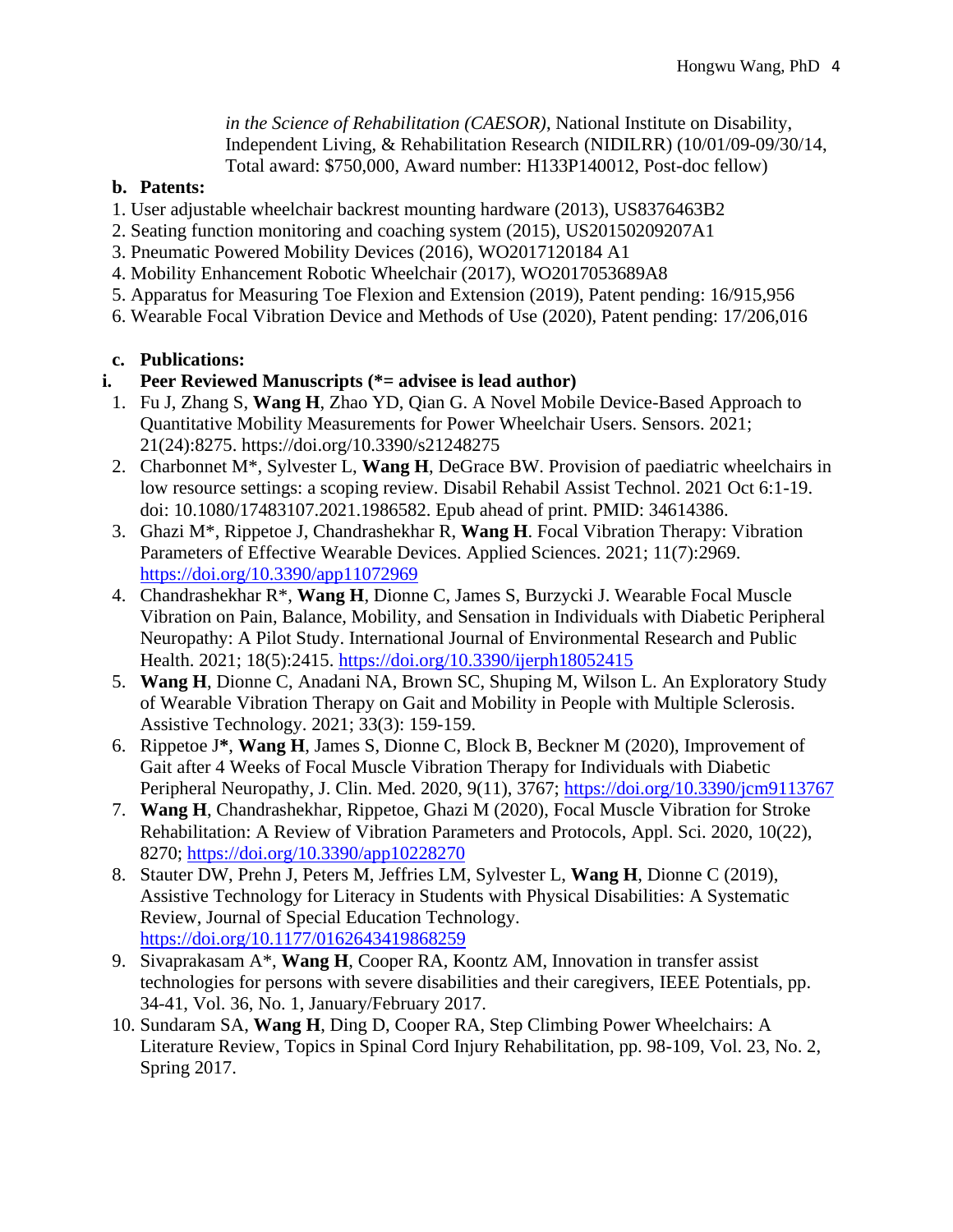- 11. Candiotti J, Sundaram SA, Daveler B, Gebrosky B, Grindle GG, **Wang H**, Cooper RA, Kinematics and Stability Analysis of a Novel Power Wheelchair When Traversing Architectural Barriers, Topics in Spinal Cord Injury Rehabilitation, pp. 110-119, Vol. 23, No. 2, Spring 2017.
- 12. Daveler B, **Wang H**, Gebrosky B, Grindle GG, Schneider U, Cooper RA, Integration of Pneumatic Technology in Powered Mobility Devices, Topics in Spinal Cord Injury Rehabilitation, pp. 120-130, Vol. 23, No. 2, Spring 2017.
- 13. Chung C, Ka H, **Wang H**, Ding D, Kelleher AR, Cooper RA, Performance Evaluation Of A Mobile Touchscreen Interface For Assistive Robotic Manipulators: A Pilot Study, Topics in Spinal Cord Injury Rehabilitation, pp. 131-139, Vol. 23, No. 2, Spring 2017.
- 14. Chung C, **Wang H**, Hannan MJ, Kelleher AR, Cooper RA, Daily Task-Oriented Performance Evaluation for Commercially Available Assistive Robot Manipulators, International Journal of Robotics and Automation Technology, pp. 16-27, Vol. 3, No, 1, July 2017.
- 15. Chung C, **Wang H**, Hannan MJ, Kelleher AR, Cooper RA, Task-Oriented Performance Evaluation for Assistive Robotic Manipulators: A Pilot Study, American Journal of Physical Medicine and Rehabilitation, pp. 395-407, Vol. 96, No. 6, June 2017.
- 16. Burkman J, Grindle GG, **Wang H**, Kelleher AR, Cooper RA, Further Development of a Robotic Assisted Transfer Device, Topics in Spinal Cord Injury Rehabilitation, pp. 140-146, Vol. 23, No. 2, Spring 2017.
- 17. Peterson SL, Laferrier JZ, Koontz AM, **Wang H**, Hannan M, Cooper RA, Psychological Strategies of Veterans Who Participate in Organized Sports, Journal of Military, Veteran and Family Health, pp. 42-52, Vol. 3, No. 2, 2017.
- 18. Candiotti J, **Wang H**, Shino M, Chung C, Kamaraj D, Cooper RA, Design and Evaluation of a Seat Orientation Controller during Uneven Terrain Driving, Medical Engineering and Physics, pp. 241-247, Vol. 38, No. 3, 2016.
- 19. Daveler B, Salatin B, Grindle GG, Candiotti J, **Wang H**, Cooper RA, Participatory design and validation of mobility enhancement robotic wheelchair, Journal of Rehabilitation Research and Development, pp. 739-750, Vol. 52, No. 6, 2015.
- 20. Grindle GG, **Wang H**, Jeannis H, Teodorksi E, Cooper RA, Design and User Evaluation of a Wheelchair Mounted Robotic Assisted Transfer Device, BioMed Research International, Article ID 198476, 2014.
- 21. **Wang H**, Tsai C, Jeannis H, Chung C, Kelleher AR, Grindle GG, Cooper RA, Stability Analysis of an Electrical Powered Wheelchair Mounted Robotic Assisted Transfer Device, Journal of Rehabilitation Research and Development, pp. 761-774, Vol. 51, No. 5, 2014.
- 22. **Wang H**, Xu J, Kelleher AR, Ding D, Grindle GG, Vazquez J, Salatin B, Cooper RA, Performance Evaluation of the Personal Mobility and Manipulation Appliance (PerMMA), Medical Engineering and Physics, pp. 1613-1619, Vol. 35, No. 11, November 2013.
- 23. Chung CS, **Wang H**, Cooper RA, Literature Review: Functional Assessment and Performance Evaluation for Assistive Robotic Manipulators, Journal of Spinal Cord Medicine, pp. 273-289, Vol. 36, No. 4, 2013.
- 24. **Wang H**, Candiotti J, Shino M, Chung C, Grindle GG, Ding D, Cooper RA, Development of the Personal Mobility and Manipulation Appliance Gen II (PerMMA II), Journal of Spinal Cord Medicine, pp. 333-346, Vol. 36, No. 4, 2013.
- 25. Cooper RA, Grindle GG, Vazquez JJ, Xu J, **Wang H**, Candiotti J, Salatin B, Houston E, Kelleher AR, Cooper RM, Teodorski E, Beach S, Personal Mobility and Manipulation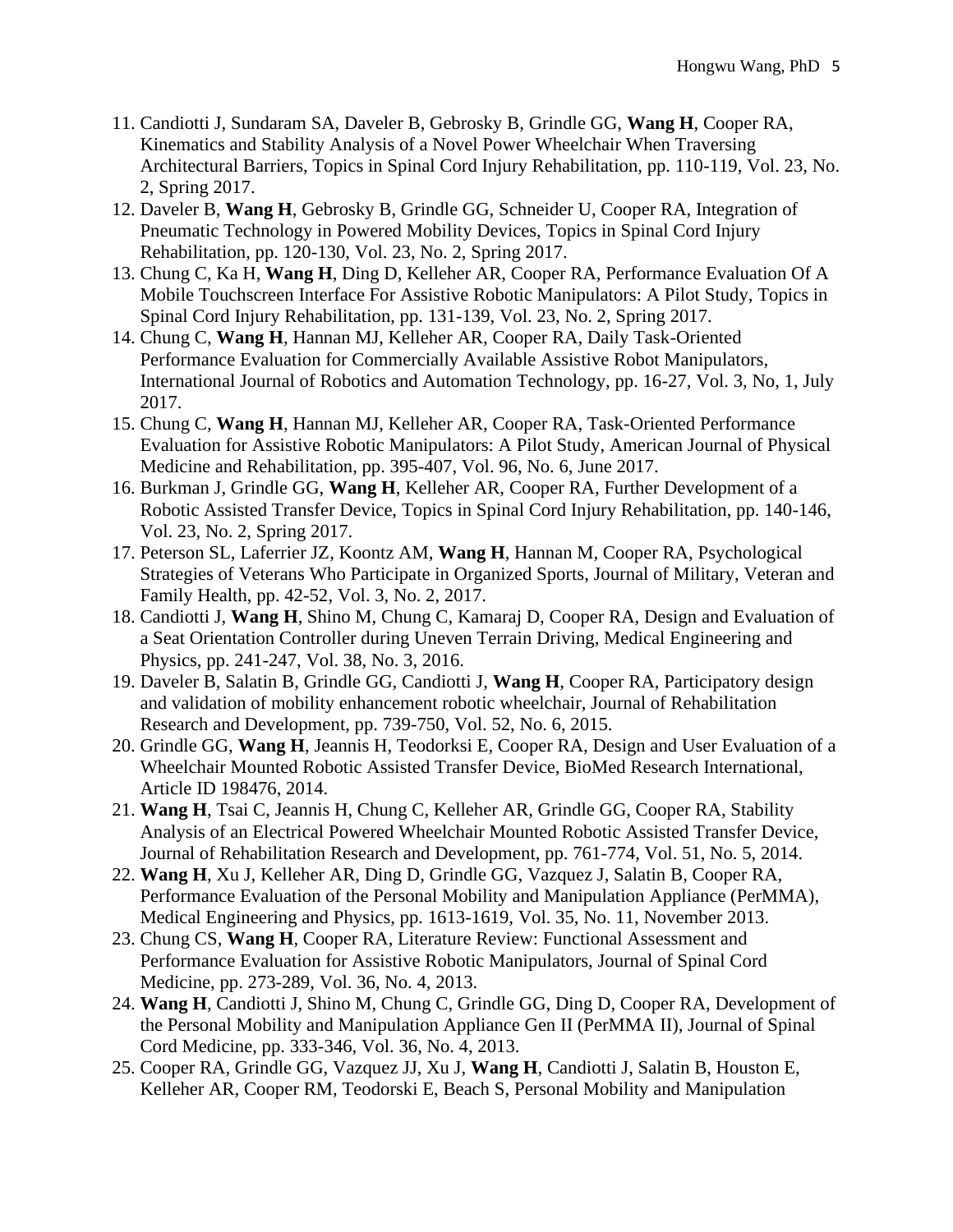Appliance (PerMMA) - Design, Development and Initial Testing, Proceedings of the IEEE, pp. 2505-2511, Vol. 100, No. 8, August 2012.

- 26. Karmarkar A, Cooper RA, **Wang H**, Kelleher AR, Cooper RM, Analyzing Wheelchair Mobility Patterns of Community Dwelling Older Adults, Journal of Rehabilitation Research and Development, pp. 1077-1086, Vol. 48, No. 9, 2011.
- 27. Grindle GG, **Wang H**, Salatin B, Vazquez JJ, Cooper RA, Design and Development of the Personal Mobility and Manipulation Appliance (PerMMA), Assistive Technology, pp. 81-92, Vol. 23, No. 2, June 2011.
- 28. Hong E, Pearlman JL, Salatin B, **Wang H**, Liu H, Cooper RA, Hargroder T, Design and Development of a Lightweight Durable Adjustable Composite Backrest Mounting, Assistive Technology, pp. 24-35, Vol. 23, No. 1, March 2011.
- 29. **Wang H**, Liu HY, Pearlman J, Cooper RM, Jefferds A, Connor S, Cooper RA, Relationship Between Wheelchair Durability and Wheelchair Type and Test Years, Disability and Rehabilitation: Assistive Technology, pp. 318-322, Vol. 5, No. 5, September 2010.
- 30. Brose S, Weber D, Salatin B, Grindle GG, **Wang H**, Vazquez JJ, Cooper RA, The Role of Assistive Robotics in the Lives of Persons with a Disability, American Journal of Physical Medicine and Rehabilitation, pp. 509-521, Vol. 89, No. 6, June 2010.
- 31. Liu H, Pearlman J, Cooper RM, Hong E, **Wang H**, Salatin B, Cooper RA, Evaluation of Aluminum Ultralight Rigid Wheelchairs Using ANSI/RESNA Standards and Compared with Other Ultralight Wheelchairs, Journal of Rehabilitation Research and Development, pp. 441- 456, Vol. 47, No. 5, 2010.
- 32. **Wang H**, Salatin B, Grindle GG, Ding D, Cooper RA, Real-Time Model Based Electrical Powered Wheelchair Control, Medical Engineering and Physics, pp. 1244-1254, Vol. 31, No. 10, December 2009.
- 33. Cooper RA, Dicianno BE, Brewer B, LoPresti E, Ding D, Simpson RC, Grindle GG, **Wang H**, A Perspective on Intelligent Devices and Environments in Medical Rehabilitation, Medical Engineering and Physics, pp. 1387-1398, Vol. 30, No. 10, December 2008.
- 34. Pei X, Zheng C, Xu J, Bin G and **Wang H** (2006). Multi-channel linear descriptors for eventrelated EEG collected in brain computer interface. Journal of Neural Engineering. 3: 52-58.
- 35. Yang Y, Wang J, Niu F, **Wang H**. (2006). Design of a sine sweeping current source. (In Chinese). Chinese Journal of Scientific Instrument. 27 (Z1).
- 36. Yang Y, Wang J, Niu F, **Wang H**. (2006). Development of a bioimpedance spectrometer based on AD8302. (In Chinese). Chinese Journal of Scientific Instrument. 27 (Z1).
- 37. Wang Z, **Wang H**, Yang M. (Adviser: Dai Y) (2005). On Optimal Station Distribution of Target Localization. (In Chinese). Mathematics in Practice and Theory. 35(7): 27-33. (Excellent thesis of the first Chinese college graduate MCM)
- ii. Invited Publications or Book Chapters
	- 1. Assistive Technology for People with Traumatic Brain Injuries, R.A. Cooper, M. McCue, R.M. Schein, R.M. Cooper, M.L. Sporner, M.B. Dodson, A.M. Reinsfelder, A.F. Yeager, A. Jinks, E. LoPresti, L. McClure, **H. Wang**, J.L. Collinger, S. Hiremath, A.N. Lewis.
- iii. Proceedings, Abstracts, and Non-referenced Papers
	- 1. **Wang H**, Tsotsoros J, Efaw A. Integrating Data Collection During Fieldwork to Enhance Experiential Learning for the Research Course. AOTA 2021 Education Summit, St. Louis, MO, October 22-23.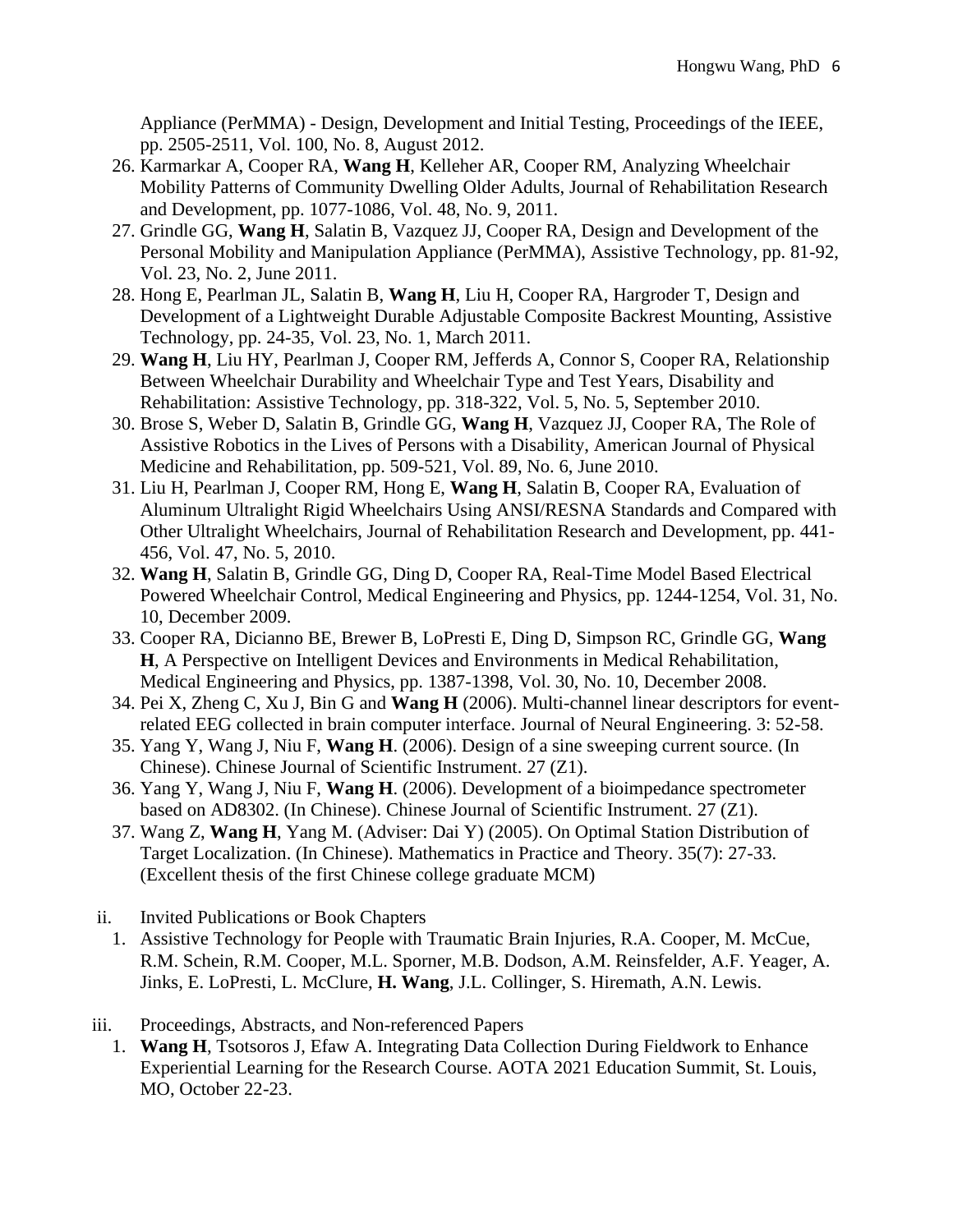- 2. Rippetoe J\*, **Wang H**, Xu C, Hile E. Reliability of 1st Ray Contribution to Plantar Force During Gait Push-Off in Women with Cancer. BMES 2021 Annual Meeting, Orlando, FL, October 6-9.
- 3. Tian R, Sikora D, Lepak LV, Cheema C, Jelley M, Bandeh A, Yabluchanskiy A, **Wang H**, Sidorov E, Nelson P, Syed H, Refai H, Bodurka J, Dewald PA, Yang Y, Influence of white matter tract orientation on the effect of transcranial direct current stimulation: a computer simulation study. BMES 2021 Annual Meeting, Orlando, FL, October 6-9.
- 4. Chandrashekhar R\*, Ghazi M, **Wang H**. PORTA: An Accessibility Switch Interface Based on Open-Source Hardware. RESNA 2021 Virtual Conference Developers' Showcase, July  $7 - 9, 2021.$
- 5. Fu J., Howell S., Zhang S., Qian G., Zhao D.Y., **Wang H**. (2021) Towards a Practical Approach for Assessing Pressure Relief Activities for Manual Wheelchair Users in Their Daily Lives. In: Duffy V.G. (eds) Digital Human Modeling and Applications in Health, Safety, Ergonomics and Risk Management. AI, Product and Service. HCII 2021. Lecture Notes in Computer Science, vol 12778. Springer, Cham. [https://doi.org/10.1007/978-3-030-](https://doi.org/10.1007/978-3-030-77820-0_4) [77820-0\\_4](https://doi.org/10.1007/978-3-030-77820-0_4)
- 6. **Wang H**, Littlefield S, Shuping M, Burzycki J. Patients Satisfaction and Experience on Wearable Focal Vibration Muscle Therapy for In Home Rehabilitation. AOTA Inspire 2021 - Tech Panel, Oral Presentation. April 6-9, 2021
- 7. Beckner M\*, Block B, Burzycki J, **Wang H**. Effect of Focal Muscle Vibration on Gait in Persons with Multiple Sclerosis. 2021 College of Allied Health Research Day, poster presentation. Oklahoma City, Oklahoma, 4/2/2021
- 8. Block B\*, Beckner M, Burzycki J, **Wang H**. Effects of Focal Muscle Vibration on Balance and Mobility in Persons with Diabetic Peripheral Neuropathy. 2021 College of Allied Health Research Day, poster presentation. Oklahoma City, Oklahoma, 4/2/2021
- 9. Burzycki J\*, Block B, Beckner1 M, **Wang H**. Correlation Between Changes in Mobility and Satisfaction with Wearable Focal Muscle Vibration in Patients with Diabetic Peripheral Neuropathy and Multiple Sclerosis. 2021 College of Allied Health Research Day, poster presentation. Oklahoma City, Oklahoma, 4/2/2021
- 10. Chandrashekhar R\*, Miller B, James S, **Wang H**. Interventions for paretic propulsion in individuals with stroke: a scoping review. 2021 College of Allied Health Research Day, Oral presentation. 2021 Rudeen Research Enhancement Award for Excellence in Research. Oklahoma City, Oklahoma, 4/2/2021
- 11. Day J\*, Carol D, Zhao D, Yabluchanskiy A, Ertl W, **Wang H**. Non-Invasive Method for Quantifying Progress of Healing after Transtibial Amputation: A Pilot Study. 2021 College of Allied Health Research Day, Oral presentation. Oklahoma City, Oklahoma, 4/2/2021
- 12. Rippetoe J\*, **Wang H**, Hile E, Xu C. Gait changes with earliest onset of chemotherapyinduced peripheral neuropathy: are we seeing the whole picture? 2021 College of Allied Health Research Day, Oral presentation. Oklahoma City, Oklahoma, 4/2/2021
- 13. Ghazi M\*, Clemmons N, **Wang H**, Chandrashekhar R. Cast study for PORTA: An accessibility switch interface based on open-source hardware. 2021 College of Allied Health Research Day, Oral presentation. Oklahoma City, Oklahoma, 4/2/2021
- 14. Rippetoe J\*, **Wang H**. Focal Vibration Improves Gait in Individuals with Multiple Sclerosis. 2021 GREAT Symposium Oral Presentation, Oklahoma City, Oklahoma, 3/18/2021.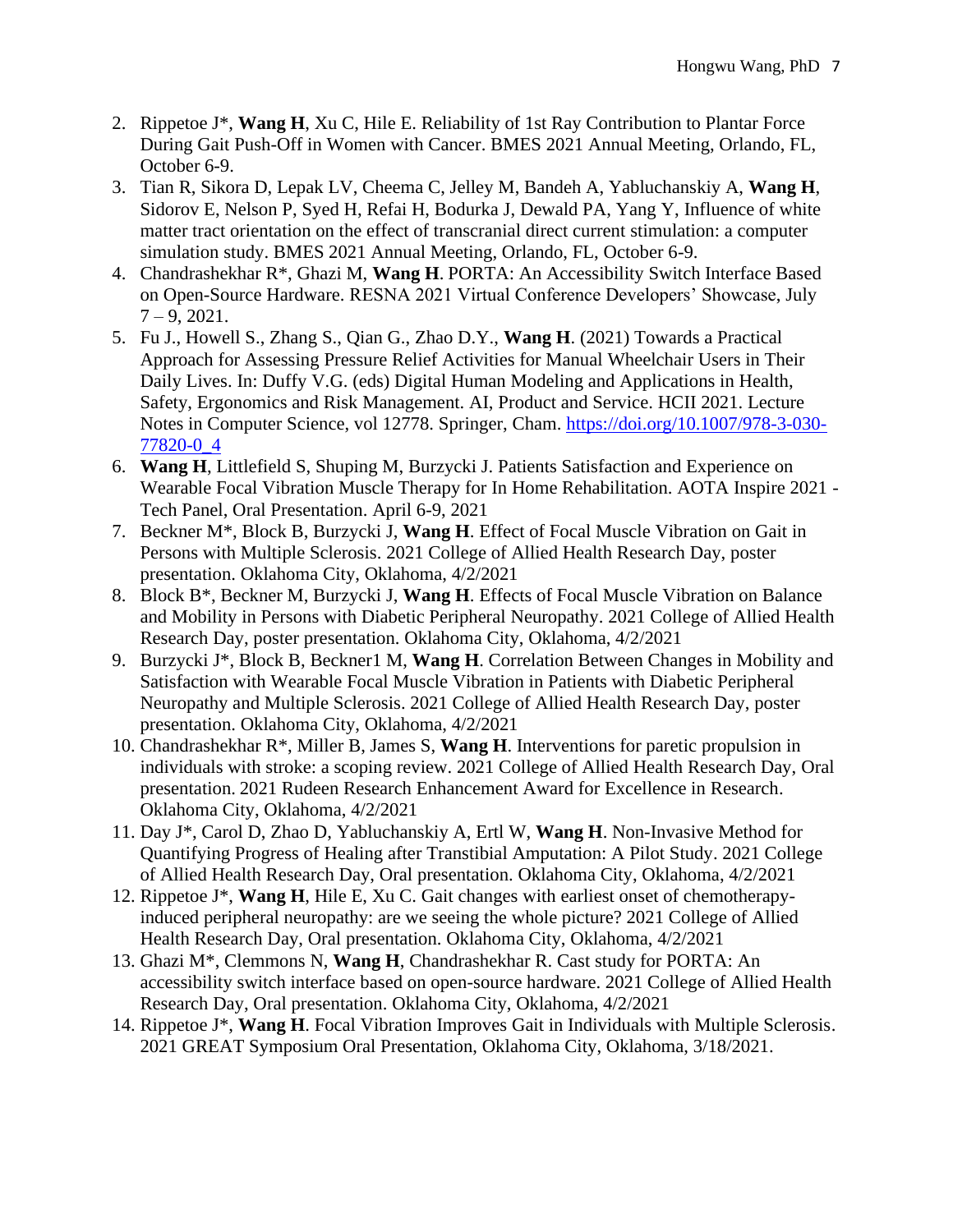- 15. Chandrashekhar R\*, **Wang H**. Role of Pain on Effects of Focal Muscle Vibration on Gait, Mobility, and Balance in Diabetic Peripheral Neuropathy. 2021 GREAT Symposium Oral Presentation, Oklahoma City, Oklahoma, 3/18/2021.
- 16. **Wang H**, Dionne C, Anadani N, Brown S, Shuping M, Wilson L. An Exploratory Study of Wearable Vibration Therapy on Gait and Mobility in People with Multiple Sclerosis, RESNA 2020. Oral presentation. September 23-24, 2020
- 17. Rippetoe J\* , Brown S, Shuping M, Foote M, Wilson L, Dionne C, **Wang H**. Effects of Focal Vibration on Gait of Individuals with Diabetic Peripheral Neuropathy. RESNA 2020 Student Scientific Paper Competition Winner. September 23-24, 2020
- 18. Chandrashekhar R \* , Brown S, Shuping M, Foote M, Dionne C, James S, **Wang H**. Effect of focal muscle vibration on pain, mobility, balance, and sensation in diabetic peripheral neuropathy. RESNA 2020 Student Scientific Paper Competition Runner-up. September 23- 24, 2020
- 19. Rippetoe J\* , **Wang H**. Vibration Improves Gait in Diabetic Peripheral Neuropathy. 2020 GREAT Symposium oral and Flash Talk Presentation.
- 20. Chandrashekhar R \* , **Wang H**. Vibration Reduces Pain and Improves Balance, Mobility, and Sensation in Diabetic Peripheral Neuropathy. 2020 GREAT Symposium oral and Flash Talk Presentation.
- 21. **Wang H**, Fu J, James S. Achieving Affordable Quantitative Assessment of Daily Pressure Relief Activities for Manual Wheelchair Users. 2020 College of Allied Health Research Day, oral presentation.
- 22. Rippetoe J\* , Brown S, Shuping M, Foote M, Wilson L, Dionne C, **Wang H**. Effects of Focal Vibration on Gait in Individuals with Diabetic Peripheral Neuropathy. 2020 College of Allied Health Research Day, oral presentation.
- 23. Chandrashekhar R \* , Brown S, Shuping M, Foote M, Dionne C, James S, **Wang H**. Effect of focal muscle vibration on pain, mobility, balance, and sensation in diabetic peripheral neuropathy. 2020 College of Allied Health Research Day, oral presentation.
- 24. **Wang H**, Dionne C, Anadani N, Brown S, Shuping M, Wilson L. Wearable Vibration Therapy on Gait and Mobility in People with Multiple Sclerosis. 2020 College of Allied Health Research Day, poster presentation.
- 25. Brown S\* , Shuping M, Foote M, **Wang H**. Patients Satisfaction and Perspective on Wearable Focal Vibration Therapy for Home Usage. 2020 College of Allied Health Research Day, poster presentation.
- 26. **Wang H**, Wearable focal vibration for upper limb rehabilitation in stroke. OT Inventors Showcase at the 2020 AOTA Annual Conference & Expo. March 28, 2020
- 27. **Wang H**, et al (2019). Effects of a Wearable Focal Vibration Device on Gait and Mobility in Diabetic Peripheral Neuropathy. Harold Hamm Diabetes Center Research Symposium 2019, November 15, 2019.
- 28. **Wang H**, et al (2019). Effect of focal vibration in balance, gait, mobility and pain in diabetic peripheral neuropathy. Proceedings of the 96th Annual Meeting of the ACRM; 2019 Nov 5-8; Chicago, Illinois.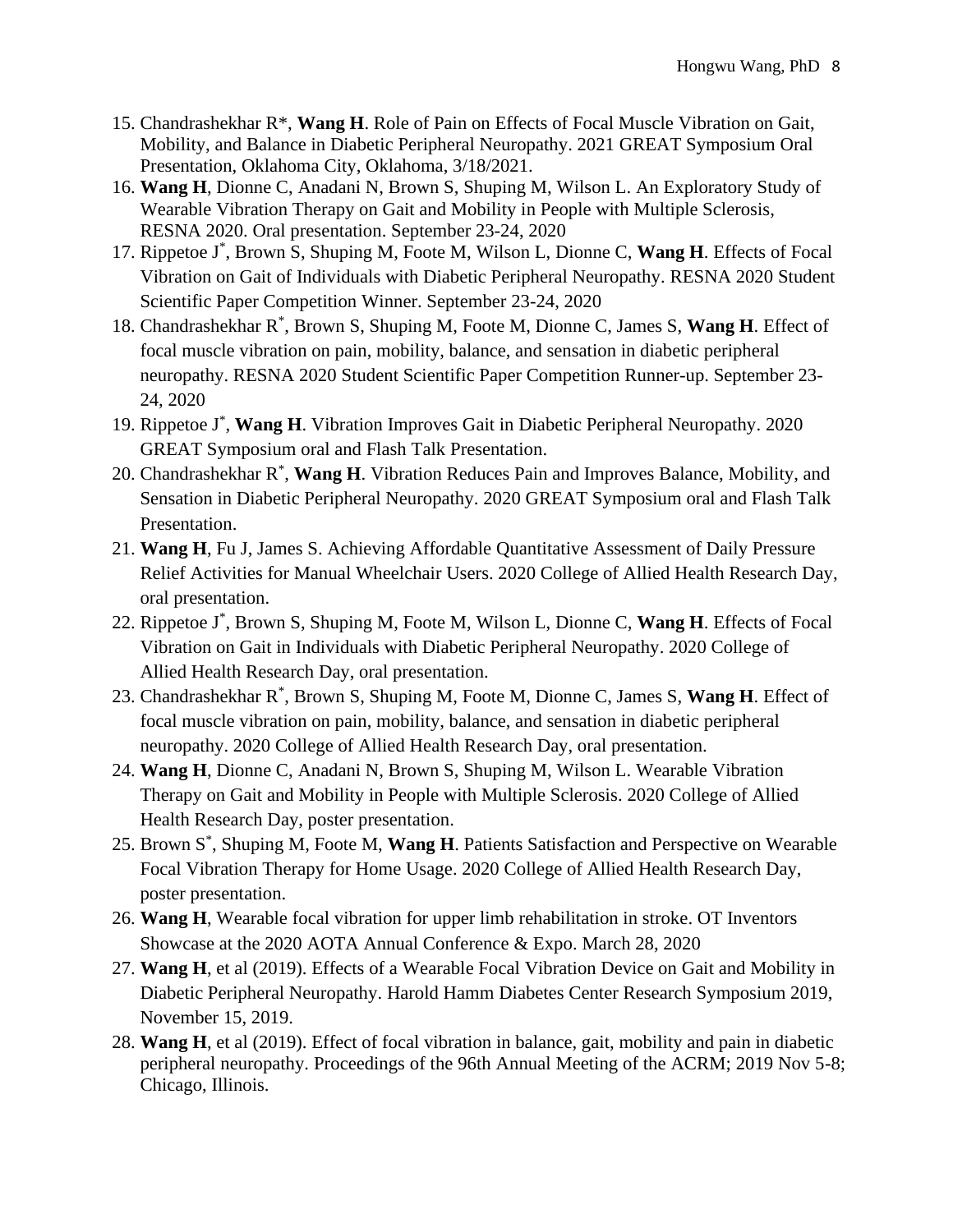- 29. Baumgardner L\*, Sarah B\*, Ghazi M, Hile E, **Wang H**, ToeTronics: a portable device measuring the toe extensor strength. RehabWeek (2019) the Rehabilitation Engineering and Assistive Technology Society of North America (RESNA) Student Design Competition finalist, Toronto, CA: June 24-28, 2019.
- 30. Rippetoe J\*, Ghazi M, **Wang H**, Quantifying Vibration Characteristics of Focal Vibration Therapy. RehabWeek (2019) the Rehabilitation Engineering and Assistive Technology Society of North America (RESNA) Annual Conference, Toronto, CA: June 24-28, 2019.
- 31. **Wang H**, Dzul-Garcia, Bolding R, Raybon B, Design Consideration on Pediatric Walkers for Children with Cerebral Palsy. RehabWeek (2019) the Rehabilitation Engineering and Assistive Technology Society of North America (RESNA) Annual Conference, Toronto, CA: June 24-28, 2019.
- 32. **Wang H**, Focal Vibration Therapy: Perspective from Patients with Stroke and Therapist. RehabWeek (2019) International Neurorehabilitation Symposium (INRS) 2019, Toronto, CA: June 24-28, 2019.
- 33. **Wang H**, Effects of a Wearable Focal Vibration Device on Gait and Mobility in Diabetic Peripheral Neuropathy. College of Allied Health 9th Annual Research Day, Oklahoma City, OK; April 12, 2019. (Oral presentation)
- 34. Blanden H\* , **Wang H**, Correlation of Grip Strength and Patient-Rated Outcome Measures in Orthopedic Dysfunction. College of Allied Health 9th Annual Research Day, Oklahoma City, OK; April 12, 2019. (Oral presentation and the best student presentation award winner)
- 35. Ingram E\* , **Wang H**, Effect of Patient-Centered Occupational Therapy Intervention in Inpatient Rehabilitation. College of Allied Health 9th Annual Research Day, Oklahoma City, OK; April 12, 2019.
- 36. Lusch A\* , **Wang H**, Parent Perceived Performance and Satisfaction of Child's Swimming and Safety Skills Following ICAN Swim Camp. College of Allied Health 9th Annual Research Day, Oklahoma City, OK; April 12, 2019.
- 37. Rucci A\* , **Wang H**, Effectiveness of Occupational Therapy Intervention Post-Upper Extremity Injury on Reported Performance and Satisfaction of IADLs. College of Allied Health 9th Annual Research Day, Oklahoma City, OK; April 12, 2019. (Oral presentation)
- 38. Rippetoe J\* , Ghazi M, **Wang H**, Examining Vibration Parameters for the Development of Precision Focal Vibration Therapy. Third Annual OU-OUHSC Biomedical Engineering Symposium, Oklahoma City, OK; March 29, 2019.
- 39. Lusch A\*, **Wang H** (2019). Impact of iCAN swim camp on parent perceived performance and satisfaction of child's swimming and water safety skills. Thirteenth Annual Department of Pediatrics Research Day, Oklahoma City, OK; March 8, 2019.
- 40. Bulloch S\* , **Wang H**, Robinson C, Focal Muscle Vibration for Post-Stroke Rehabilitation: A Systematic Review of Protocols and Outcomes, Proceedings of the Rehabilitation Engineering and Assistive Technology Society of North America Conference, Arlington, VA, July 13-15, 2018.
- 41. **Wang H**, Tsotsoros JD, Robinson C. (2018) Outcome Measures Used In Acute Care by Occupational Therapists, Proceedings of the Rehabilitation Engineering and Assistive Technology Society of North America Conference, Arlington, VA, July 13-15, 2018.
- 42. **Wang H,** Ding D, Cooper RA (2018). Analysis of a robotic manipulator performance with an ICF based task taxonomy and a complex functional task. Occupational Therapy Summit of Scholars, Kansas City, Missouri; June 8-9, 2018. (oral presentation)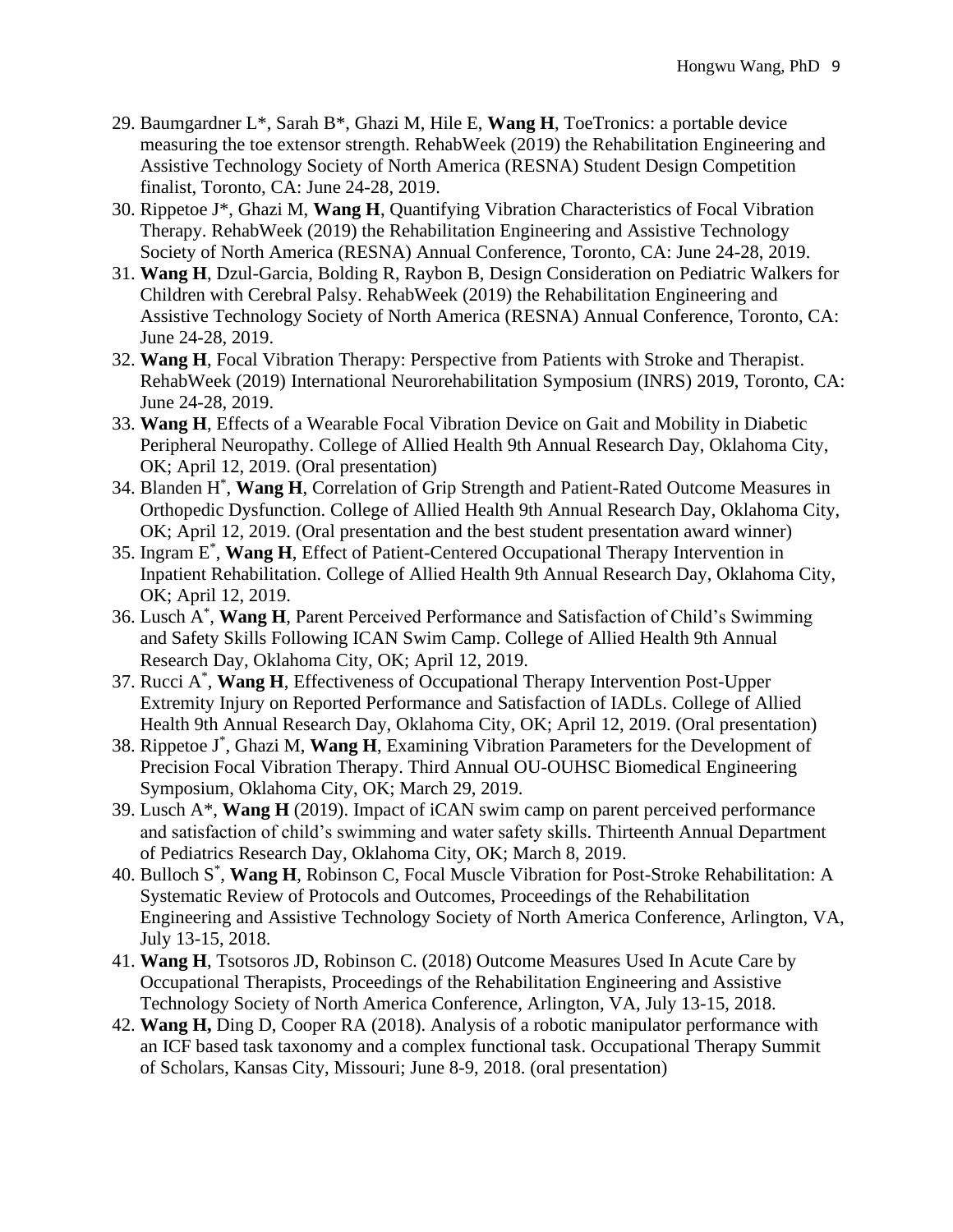- 43. Blankenship K\* , Beyer J\* , **Wang H**. Does caregiver type relate to physical function of older adults in a skilled nursing facility? College of Allied Health 8<sup>th</sup> Annual Research Day, Oklahoma City, OK; April 13, 2018. (Oral presentation)
- 44. Bulloch S\* , Coon C, Mdzinarishvili A, **Wang H**. Focal muscle vibration for post-stroke rehabilitation: A systematic review of protocols and outcomes. College of Allied Health 8<sup>th</sup> Annual Research Day, Oklahoma City, OK; April 13, 2018. (Oral presentation)
- 45. **Wang H,** Tsotsoros JD, Robinson C (2018). Outcome measures used in acute care by occupational therapist. College of Allied Health Research Day, Oklahoma City, OK; April 13, 2018. (oral presentation)
- 46. Blankenship K\*, **Wang H**. Does caregiver type relate to physical function of older adults in a skilled nursing facility? College of Allied Health Research Day, Oklahoma City, OK; April 13, 2018. (oral presentation)
- 47. Gilsinger M\*, **Wang H**. Effectiveness of attending a developmental preschool on children with developmental disabilities. College of Allied Health Research Day, Oklahoma City, OK; April 13, 2018. (oral presentation)
- 48. Coon C\*, **Wang H**. Whole-Body Vibration Protocol And Outcomes In Post-Stroke Rehabilitation: A Systematic Review. College of Allied Health Research Day, Oklahoma City, OK; April 13, 2018.
- 49. Hanna C\*, **Wang H**. The Effect of ADL Training on the Functional Independence of Older Adults with Deconditioning. College of Allied Health Research Day, Oklahoma City, OK; April 13, 2018.
- 50. Hanna C\*, **Wang H**. Determining the Effectiveness of Occupational Therapy Interventions with Patients Diagnosed with Deconditioning. College of Allied Health Research Day, Oklahoma City, OK; April 13, 2018.
- 51. Danielle Schlegel D\*, **Wang H**. Effectiveness of Occupational Therapy on Functional Independence Following Pediatric Neurological Injury. College of Allied Health Research Day, Oklahoma City, OK; April 13, 2018.
- 52. Bulloch S\*, **Wang H**, Robinson C, Focal Muscle Vibration for Post-Stroke Rehabilitation: A Systematic Review of Protocols and Outcomes, Proceedings of the Rehabilitation Engineering and Assistive Technology Society of North America Conference, Arlington, VA, July 13-15, 2018.
- 53. Chung CS, **Wang H**, Ding D, Cooper RA, Daily Static Prehensile Patterns Analysis of Commercial Assistive Robotic Manipulators, Paralyzed Veterans of America Summit, National Harbor, MD, August 29-31, 2017.
- 54. **Wang H**, Chung C, Petrouskie B, Ding D, Kelleher AR, Cooper RM, Cooper RA, Design and Development of an Assistive Robotic Manipulation Evaluation Tool (ARMET), Proceedings of the Rehabilitation Engineering and Assistive Technology Society of North America Conference, Arlington VA, July 10-14, 2016. (oral presentation)
- 55. Chung C, **Wang H**, Ding D, Cooper RA, Feasibility Analysis of Daily Activities Using Assistive Robotic Manipulators, Proceedings of the Rehabilitation Engineering and Assistive Technology Society of North America Conference, Arlington VA, July 10-14, 2016. (oral presentation)
- 56. Langdon B\*, **Wang H**, Ding D, Analysis of Assistive Robotic Manipulator (ARM) Performance Based on a Task Taxonomy, Proceedings of the Rehabilitation Engineering and Assistive Technology Society of North America Conference, Arlington VA, July 10-14, 2016. (oral presentation)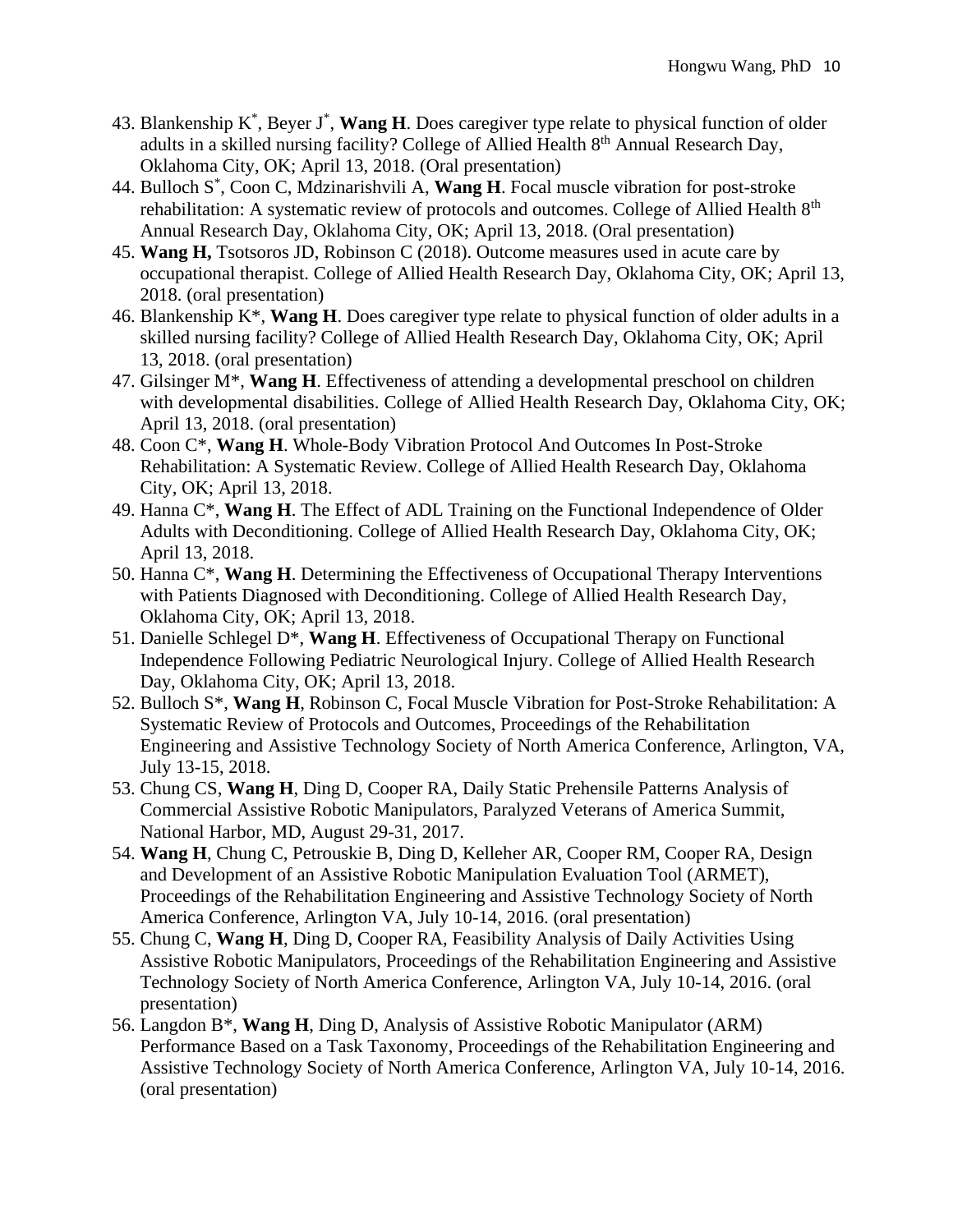- 57. Riojas K\*, Candiotti J, Daveler B, Grindle GG, **Wang H**, Cooper RA, Participatory Action Design of a Robotic Mobility Device Graphical User Interface, Proceedings of the Rehabilitation Engineering and Assistive Technology Society of North America Conference, Arlington VA, July 10-14, 2016. (oral presentation)
- 58. Sundaram SA, Candiotti J, **Wang H**, Cooper RA, Development and Simulation of a Self-Leveling Algorithm for the Mobility Enhancement Robotic Wheelchair, Proceedings of the Rehabilitation Engineering and Assistive Technology Society of North America Conference, Arlington VA, July 10-14, 2016.
- 59. Chung C, Boninger J, **Wang H**, Cooper RA, The Jacontrol: Development of a Smartphone Interface for the Assistive Robotic Manipulator, Proceedings of the Rehabilitation Engineering and Assistive Technology Society of North America Conference, Denver CO, June 10-14, 2015. (oral presentation)
- 60. **Wang H**, Coyle E, Candiotti J, Chung C, Ding D, Collins E, Cooper RA, Development of a Terrain Dependent Power Wheelchair Driver Assistance System, International Seating Symposium, Nashville, TN, February 26-28, 2015. (oral presentation)
- 61. Chuy O, Collins EG, Ordonez, E, Candiotti J, **Wang H**, Cooper RA, Slip Mitigation for an Electric Powered Wheelchair, IEEE International Conference on Robotics and Automation, Hong Kong, May 31-April 7, 2014.
- 62. Chung C, Hannan M, **Wang H**, Kelleher AR, Cooper RA, Adapted Wolf Motor Function Test for Assistive Robotic Manipulators User Interfaces: A Pilot Study, Proceedings of the Rehabilitation Engineering and Assistive Technology Society of North America Conference, Indianapolis, IN, June 11-15, 2014. (oral presentation)
- 63. Houston E, Brown L, Barbara J, Grindle GG, **Wang H**, Kelleher AR, Schmeler M, Cooper RA, Initial Design and Development of a Modular Activities of Daily Living Board for Task Performance Assessment, Proceedings of the Rehabilitation Engineering and Assistive Technology Society of North America Conference, Indianapolis, IN, June 11-15, 2014.
- 64. **Wang H**, Chung C, Candiotti J, Grindle GG, Ding D, Cooper RA, User Participatory Design: Lessons Learned from PerMMA Development, Proceedings of the Rehabilitation Engineering and Assistive Technology Society of North America Conference, Seattle, WA, June 20-24, 2013. (oral presentation)
- 65. Chung C, **Wang H**, Kelleher AR, Cooper RA, Development of a Standardized Performance Evaluation ADL Task Board for Assistive Robotic Manipulators, Proceedings of the Rehabilitation Engineering and Assistive Technology Society of North America Conference, Seattle, WA, June 20-24, 2013. (oral presentation)
- 66. Daveler B, Candiotti J, Grindle GG, Cooper RA, **Wang H**, Design and Development of a Caster Wheel Lock Mechanism for a Robotic Power Chair, Proceedings of the Rehabilitation Engineering and Assistive Technology Society of North America Conference, Seattle, WA, June 20-24, 2013. (oral presentation)
- 67. Wu Y, Liu H, Kelleher AR, **Wang H**, Cooper RA, A Smartphone Application for Improving Powered Seat Functions Usage: A Preliminary Test, Proceedings of the Rehabilitation Engineering and Assistive Technology Society of North America Conference, Seattle, WA, June 20-24, 2013. (oral presentation)
- 68. Cooper RA, Cooper RM, **Wang H**, Grindle GG, Houston E, Chung C, Kelleher AR, Candiotti J, Human-Robot Cohabitation: The Future of Assistive Robots, Association for the Advancement of Assistive Technology in Europe Conference, Vilamoura, Algarve, Portugal, September 19-22, 2013.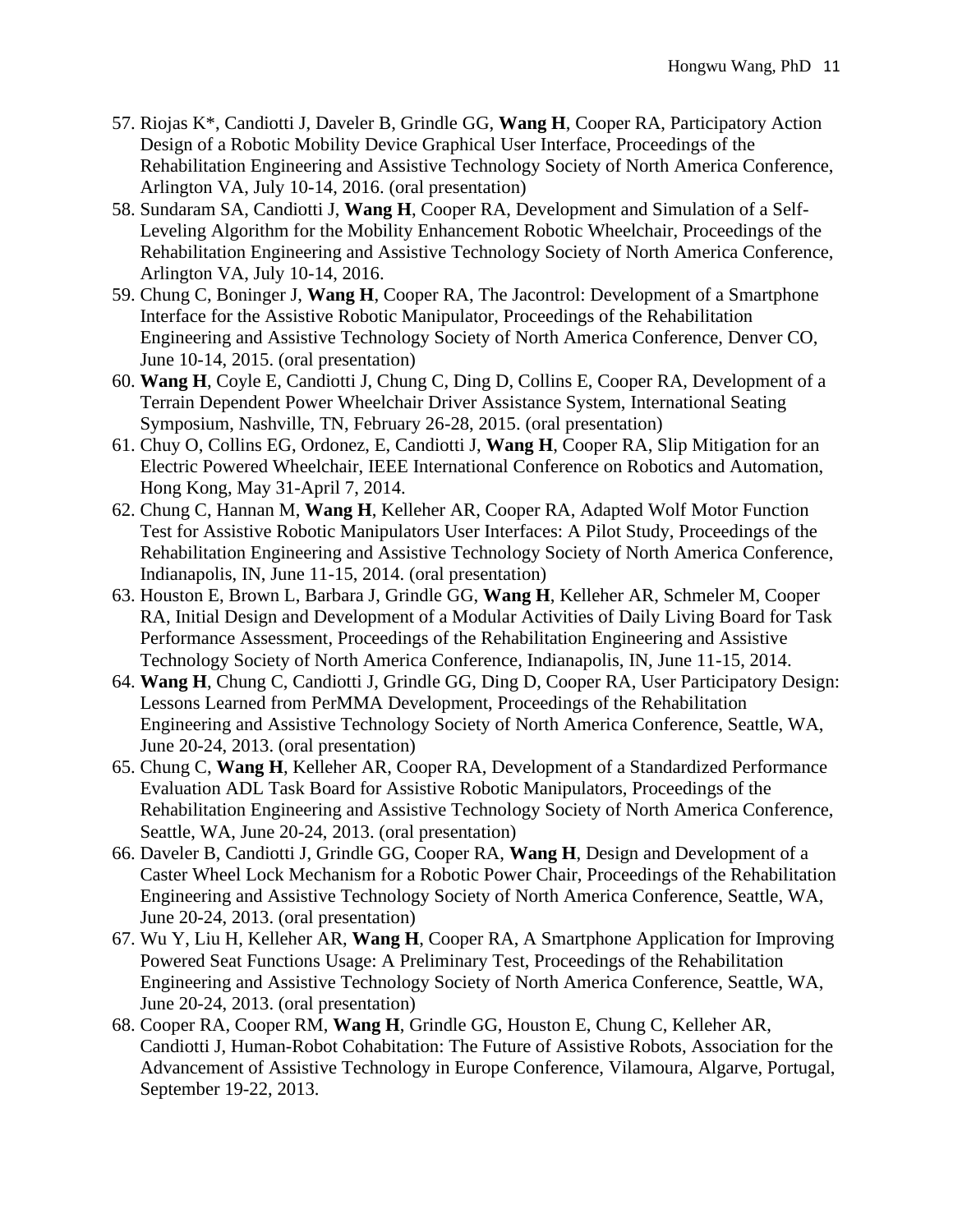- 69. Hintzman Z, Candiotti J, **Wang H**, Chuy O, Implementation of a Slip Reduction Algorithm for Electric Powered Wheelchairs, SACNAS National Conference, San Antonio TX, October 3-6, 2013. (oral presentation)
- 70. **Wang H**, Grindle GG, Candiotti J, Chung C, Shino M, Houston E, Cooper RA. The Personal Mobility and Manipulation Appliance (PerMMA): A Robotic Wheelchair with Advanced Mobility and Manipulation. The 34th Annual International Conference of the IEEE Engineering in Medicine and Biology Society, San Diego, California, USA 2012. (oral presentation)
- 71. Candiotti J, **Wang H**, Chung C, Shino M, Cooper RA, Design and Development of a Step Climbing Sequence for a Novel Electric Powered Wheelchair, Proceedings of the Rehabilitation Engineering and Assistive Technology Society of North America Conference, Baltimore, MD, CD-ROM, June 28-July 3, 2012.
- 72. **Wang H**, Ding D, Cooper RA, How Driving Parameters Affect an Electrical Powered Wheelchair's Slip on Different Terrains, Proceedings of the Rehabilitation Engineering and Assistive Technology Society of North America Conference, Toronto, ON, Canada, CD-ROM, June 5-8, 2011. (oral presentation)
- 73. Cooper RA, Cooper RM, Srinivasa S, Xu J, **Wang H**, Grindle G, Salatin B, Chung CS, Kelleher AR, Vazquez JJ, Quality of Life Technology Robots (QoLTbolts): Towards Providing Assistance in the Home and Community for People with Disabilities and Older Adults, Everyday Technology for Independence and Care: Proceedings of the Association for the Advancement of Assistive Technology in Europe, Maastricht, the Netherlands, August 31-September 2, 2011.
- 74. **Wang H**, Salatin B, Grindle GG, Bachman E, Ding D, Cooper RA, Real-Time Forwarding Tipping Detection and Prevention of a Front Wheel Drive Electric Powered Wheelchair, Proceedings of the Rehabilitation Engineering and Assistive Technology Society of North America Conference, Las Vegas, NV, CD-Rom, June 26-30, 2010. (oral presentation)
- 75. **Wang H**, Liu H, Pearlman J, Jefferds A, Cooper RM, Cooper RA, Seventeen Years of Wheelchair Life-cycle Testing—the Impact of Time, Materials and Wheelchair Designs on Durability and Value, Proceedings of the Rehabilitation Engineering and Assistive Technology Society of North America Conference, Las Vegas, NV, CD-Rom, June 26-30, 2010. (oral presentation)
- 76. Kumar A, Karmarkar A, **Wang H**, Sporner M, Grindle GG, Kelleher AR, Cooper RA, Quantifying Driving Characteristics During Wheelchair Soccer, International Seating Symposium, Vancouver BC, March 10-13, 2010.
- 77. Hong E, Pearlman J, Salatin B, **Wang H**, Liu H, Cooper RA, Hargroder T, Design Changes of a Lightweight, Durable, Adjustable Composite Backrest Mounting, Proceedings of the Rehabilitation Engineering and Assistive Technology Society of North America Conference, June 23-27, 2009.
- 78. **Wang H**, Salatin B, Grindle GG, Ding D, Cooper RA, Real-time Slip Detection and Traction Control of Electrical Powered Wheelchairs, Proceedings of the Rehabilitation Engineering and Assistive Technology Society of North America Conference, CD-Rom, June 23-27, 2009. (oral presentation)
- 79. **Wang H**, Liu H, Connor S, Cooper RA, Relationship Between Wheelchair Durability and Wheelchair Types and Test Years, Proceedings of the Rehabilitation Engineering and Assistive Technology Society of North America Conference, CD-Rom, June 23-27, 2009. (oral presentation)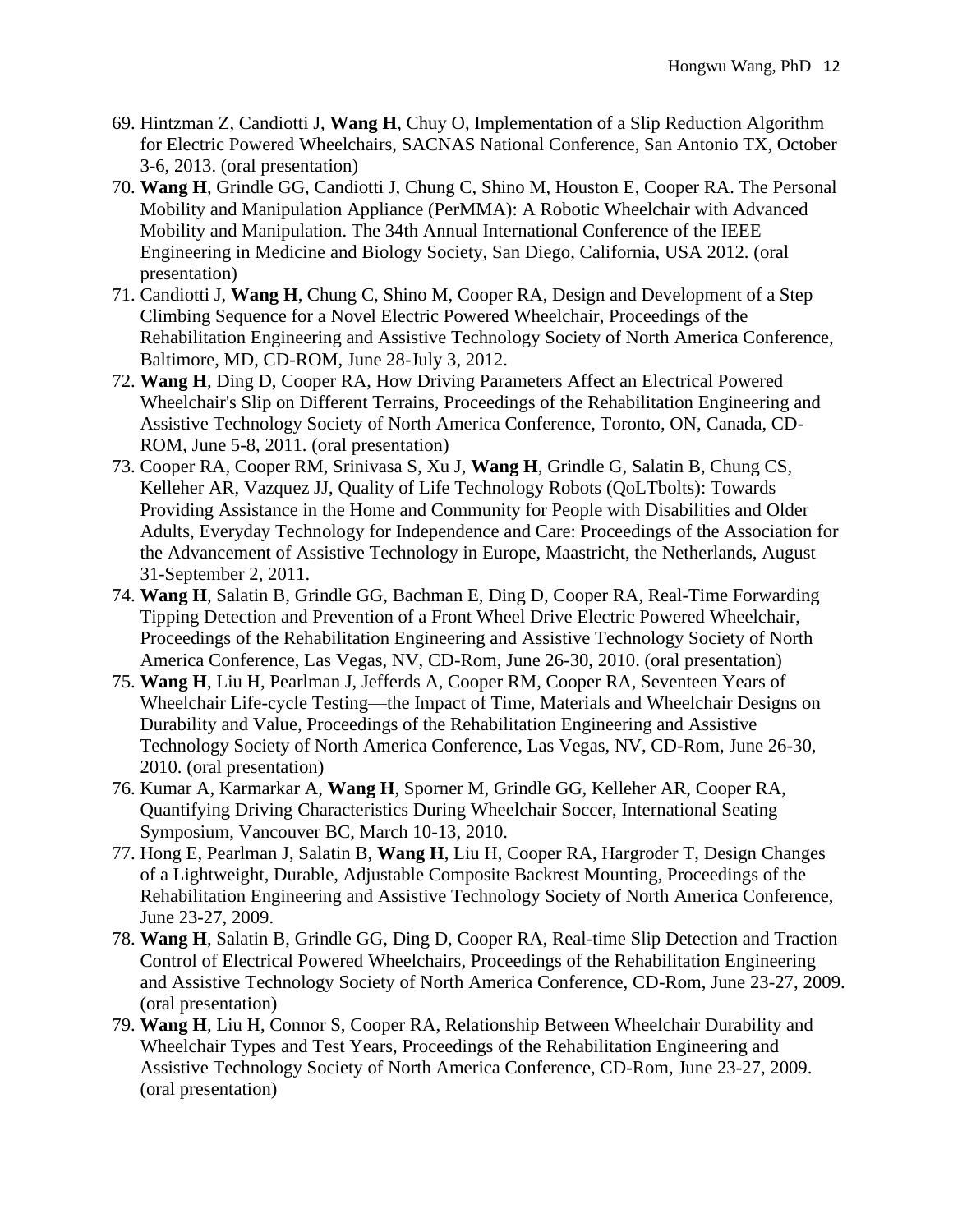- 80. Liu H, Pearlman J, Hong E, Salatin B, **Wang H**, Cooper RM, Cooper RA, Comparison of Durability and Cost Effectiveness Between Aluminum and Titanium Ultralight Rigid Frame Manual Wheelchairs, Proceedings of the Rehabilitation Engineering and Assistive Technology Society of North America Conference, CD-Rom, June 23-27, 2009.
- 81. Salatin B, **Wang H**, Grindle GG, Ding D, Cooper RA, Electric Powered Wheelchair Driving Strategies Over Difficult Outdoor Terrain: A Focus Group Study, Proceedings of the Rehabilitation Engineering and Assistive Technology Society of North America Conference, CD-Rom, June 23-27, 2009. (oral presentation)
- 82. **Wang H**, Koontz AM, Collinger JL, Boninger ML, (2008). Influence of Gripping Moments during Wheelchair Propulsion on Natural Surfaces, Proceedings of the Annual RESNA Conference, Arlington VA, CD-ROM, June 26-30, 2008 (Best paper winner)
- 83. Salatin B, **Wang H**, Grindle GG, Cooper RA, (2008). Quantifying Forward Tipping Characteristics of a Front Wheel Drive Electric Powered Wheelchair, Proceedings of the Annual RESNA Conference, Arlington VA, CD-ROM, June 26-30, 2008. (oral presentation)
- 84. Mahajan H, Dicianno BE, Gordon AT, Cooper RA, **Wang H**, Sibenaller S, (2008). A Control Algorithm to Improve Target Tracking in Individuals with and without Cerebral Palsy, Proceedings of the Annual RESNA Conference, Arlington VA, CD-ROM, June 26-30, 2008.
- 85. Salatin B, Grindle GG, **Wang H**, Cooper RA, The Design of a Smart Controller for Electric Powered Wheelchairs, Proceedings of the IASTED International Conference on Assistive Technologies, pp. 133-138, Baltimore, MD, April 16-18, 2008.
- 86. Coyle E, Collins EG, DuPont E, Ding D, **Wang H**, Cooper RA, Grindle GG, (2008). Vibration-Based Terrain Classification for Electric Powered Wheelchairs, Proceedings of the IASTED International Conference on Assistive Technologies, pp. 139-144, Baltimore, MD, April 16-18, 2008.
- 87. **Wang H**, Grindle GG, Connor S, Cooper RA, (2007). An Experimental Method for Measuring the Moment of Inertia of an Electric Power Wheelchair, International Conference of the IEEE-EMBS, Lyon, France, August 23-26, 2007.
- 88. Cooper RA, Ding D, Grindle GG, **Wang H**, (2007). Personal Mobility and Manipulation Using Robotics, Artificial Intelligence, and Advanced Control, International Conference of the IEEE-EMBS, Lyon, France, August 23-26, 2007.
- 89. **Wang H**, Yan N, Wang J. (2005). A Novel Design of Automatic Page Turner, "International Forum on Rehabilitation' 2005" and "The 6th Chinese Symposium of Rehabilitation Medical Engineering and Rehabilitation Engineering", pp: 52-54, Xi'an, China, August 25, 2005.

# **d. Invited Presentations**

International

- 1. **Wang H.** (2019). Focal Vibration for Neurorehabilitation. International Forum for HUASHAN Scholars, IFHS2019, Xi'an, China; September 4-8, 2019.
- 2. **Wang H.** (2016). State of the Art of Wheelchair Technology. Invited Presentation at the 2016 Asian Pacific Region Seating Symposium (APRSS), Xi'an, China; October 12-13, 2016.
- 3. **Wang H.** (2014). Importance of an Outcomes Management System for Mobility: A Consumer Centered Model. Invited Presentation at the 2014 Asian Pacific Region Seating Symposium (APRSS), Xi'an, China; May 19, 2014.

National/Local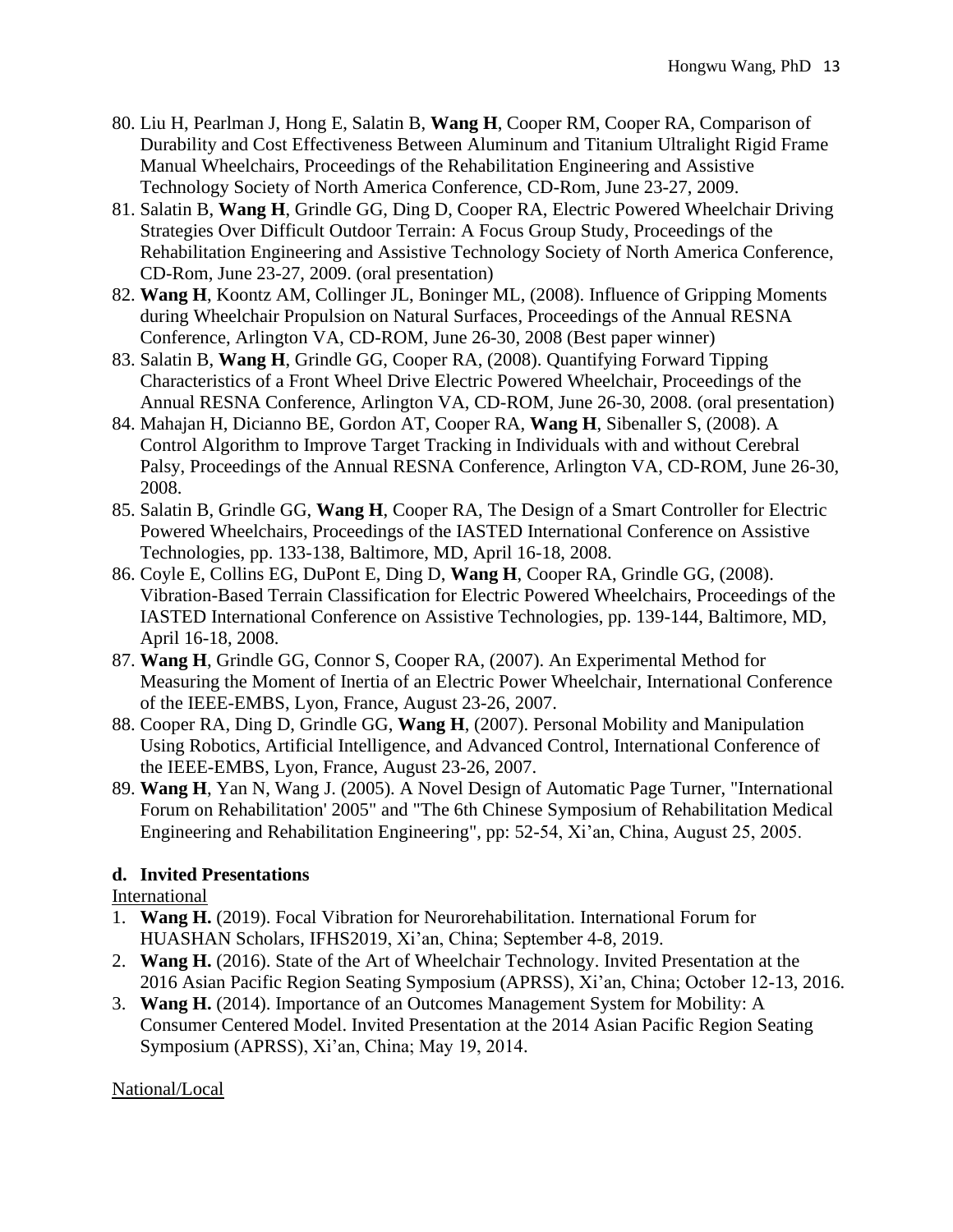- 1. **Wang H**. (2021) Wearable Focal Muscle Vibration on Gait and Mobility in Diabetic Peripheral Neuropathy. Department of Health and Exercise Science Research Seminar. Norman, Oklahoma; March 19, 2021
- 2. **Wang H**. (2020) Activity Classification of Wheelchair Users Using Machine Learning Techniques. Invited presentation at the Artificial Intelligence and Machine Learning at OU-HSC Mini-Symposium 2020. Oklahoma City, OK; February 14, 2020
- 3. **Wang H**. (2019) Wearable Focal Vibration on Mobility and Functional Rehabilitation. Collaboration to Cure! OU-OUHSC Biomedical Symposium. Oklahoma City, OK; March 29, 2019.
- 4. **Wang H**, Ding D, Cooper RA (2017). Assistive Robotics for Manipulator. Invited lectureship at the International Seating Symposium (ISS) 33<sup>rd</sup> Annual Symposium, Nashville, TN; March 2-4, 2017.
- 5. **Wang H** (2015). Development and Evaluation of a Terrain Dependent Electrical Powered Wheelchair Driver Assistance System. Invited lectureship at the International Seating Symposium (ISS) 31<sup>st</sup> Annual Symposium, Nashville, TN; February 26-28, 2015.
- 6. **Wang H** (2013). Power Wheelchair Driving Outdoors: Problems and Strategies Identified by Users, and Potential Solutions. Invited lectureship at the International Seating Symposium  $(ISS)$  29<sup>th</sup> Annual Symposium, Nashville, TN; March 7-9, 2013.
- 7. **Wang H** (2012). QoLTBots. Invited lectureship at the State of Science Symposium, Walter Reed National Military Center, Bethesda, MD; September 21, 2012.

# **VI. TEACHING:**

a. Class<br>2017-2021

2016 *University of Pittsburgh*

| טט  |                                                                                                                   |
|-----|-------------------------------------------------------------------------------------------------------------------|
| 021 | University of Oklahoma Health Sciences Center                                                                     |
|     | Department of Rehabilitation Sciences                                                                             |
|     | Courses:                                                                                                          |
|     | OCTH7712 - Research in Occupation I (Fall 2017-2019, Summer 2020)<br>$(\sim]30$ MOT students)                     |
|     | RS8233 - Rehabilitation Sciences II (Fall 2017, Spring 2019-2020) (11                                             |
|     | DSC students, 1 PhD student in Fall 2017; 3 DSC students in Spring<br>2019; 7 DSC, 3 PhD students in Spring 2020) |
|     |                                                                                                                   |
|     | RS5483- Topics in Assistive Technology (Summer 2018, 11 DSC<br>students)                                          |
|     | OCTH/PHTH 8292 - Introduction to Assistive Technology (Spring 2019-                                               |
|     | $2020$ ) (~90 MOT/DPT students)                                                                                   |
|     | OCTH/PHTH 7522 – Selective Course: Advanced Topics in                                                             |
|     | Rehabilitative Technology (Fall 2018) (3 MOT, 5 DPT students)                                                     |
|     | <b>Guest Lectures:</b>                                                                                            |
|     | Wang, H, Technology for Exercise Science: Benchtop to Practices, for                                              |
|     | PHTH 8293 Exercise Science II (Spring 2018~2020) (~60 DPT students)                                               |
|     | Field Work II Data Collection, for OCTH 7632 Fieldwork Education II                                               |
|     | $(\sim]30$ MOT students)                                                                                          |
|     | Wang, H, Inventional Thinking and Patenting, for PHTH 9192                                                        |
|     | Movement Science II (~60 DPT students)                                                                            |
|     | University of Pittsburgh                                                                                          |
|     | Department of Rehabilitation Science and Technology                                                               |
|     |                                                                                                                   |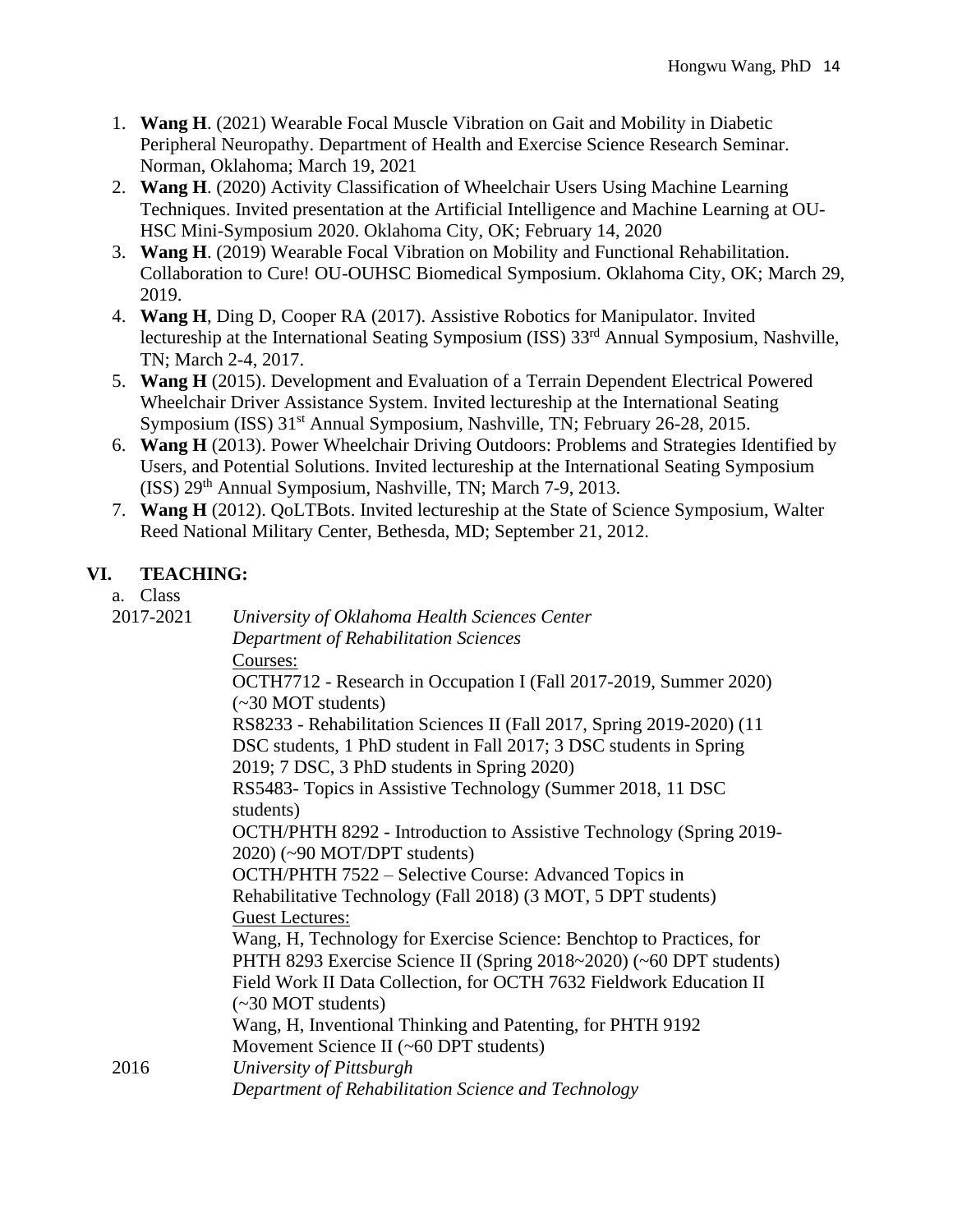|              | Courses:                                                                                                                                    |
|--------------|---------------------------------------------------------------------------------------------------------------------------------------------|
|              | HRS2708 - The Individual, Social and Culture Experience of Disability                                                                       |
| 2015         | University of Pittsburgh                                                                                                                    |
|              | Department of Rehabilitation Science                                                                                                        |
|              | Courses:                                                                                                                                    |
|              | HRS3709 - Introduction to Rehabilitation Robotics                                                                                           |
| 2013-2016    | University of Pittsburgh                                                                                                                    |
|              | Department of Rehabilitation Science/Department of Bioengineering                                                                           |
|              | Courses:                                                                                                                                    |
|              | HRS2910 - Statistical Applications in Health & Rehabilitation                                                                               |
|              | BioE2525 - Applied Biostatistics                                                                                                            |
| 2008         | University of Pittsburgh                                                                                                                    |
|              | School of Health and Rehabilitation Science                                                                                                 |
|              | Courses:                                                                                                                                    |
|              | REHSCI1000 - Introduction to Research (Teaching Assistant)                                                                                  |
| 2002-2003    | Xi'an Jiaotong University                                                                                                                   |
|              | Courses:                                                                                                                                    |
|              | <b>Mathematical Modeling</b>                                                                                                                |
| b. Mentoring |                                                                                                                                             |
|              | <b>Internal (Master's or Doctoral Levels)</b>                                                                                               |
| 2019-present | Raghuveer Chandrashekhar, University of Oklahoma Health Sciences Center,                                                                    |
|              | PhD student                                                                                                                                 |
|              | Role: Primary advisor (expected graduation: 2023)                                                                                           |
|              | Title: TBA                                                                                                                                  |
|              | <b>External (Master's or Doctoral Levels)</b>                                                                                               |
| 2020-present | Jonathan D. Day, University of Oklahoma Health Sciences Center, PhD student                                                                 |
|              | Role: Primary dissertation advisor (expected graduation: 2022)                                                                              |
|              | Title: Transcutaneous Oxygen Perfusion and Near-Infrared Spectroscopy<br>Support Clinical Judgement of Healing after Transtibial Amputation |
| 2021-present | Grace Duginski, BS, University of Oklahoma                                                                                                  |
|              | Master of Science in Biomedical Engineering                                                                                                 |
|              | Role: Advisor (to be graduated: 2022)                                                                                                       |
|              | Title: TBD                                                                                                                                  |
| 2021-present | Sivashankar Sivakanthan, MS, University of Pittsburgh                                                                                       |
|              | PhD in Rehabilitation Science and Technology                                                                                                |
|              | Role: PhD Committee (to be graduated: 2023)                                                                                                 |
|              | Title: TBD                                                                                                                                  |
| 2021-2021    | Sarah Ridilla, MSPT, University of Oklahoma Health Sciences Center, DSC                                                                     |
|              | Role: Thesis committee member (expected graduation: 2021)                                                                                   |
|              | Title: Perceived Pain and Prolonged Stationary Classroom Sitting Posture in                                                                 |
|              | Adolescents with CP Classified at GMFCS IV and V During Standard                                                                            |
|              | <b>Classroom Sitting</b>                                                                                                                    |
| 2021-2021    | Alan-Michael Chow, BS, University of Oklahoma                                                                                               |
|              | MS in Health and Exercise Science                                                                                                           |
|              | Role: MS Committee (graduated: 2021)                                                                                                        |
|              | Title: Effects of tDCS on Stroke Rehabilitation: A Systematic Review and                                                                    |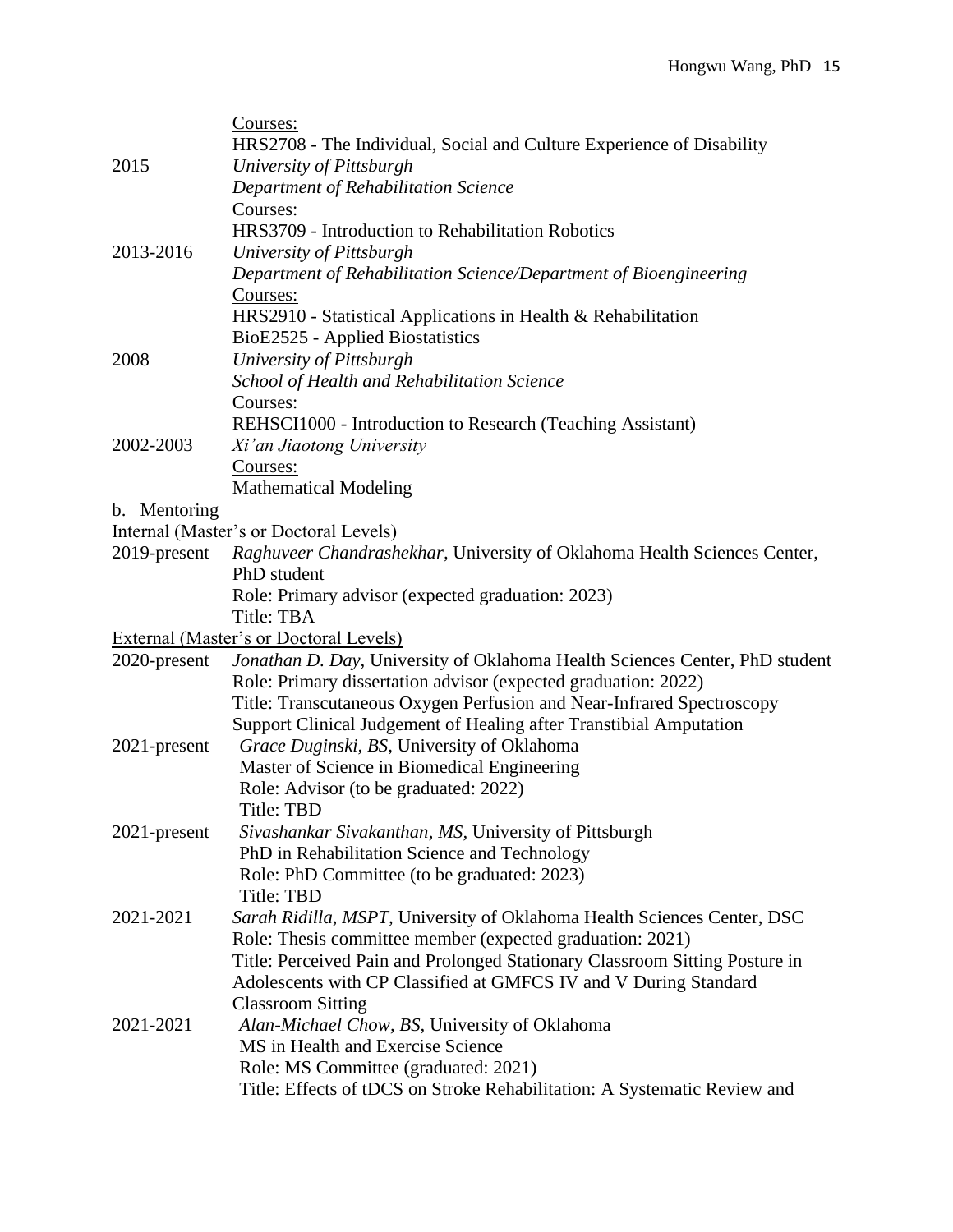|             | Meta-analysis                                                                                                    |
|-------------|------------------------------------------------------------------------------------------------------------------|
| 2020-2021   | Ben Doganiero, MS, University of Pittsburgh                                                                      |
|             | Master of Science in Rehabilitation Science and Technology                                                       |
|             | <b>Role: Capstone Mentor</b>                                                                                     |
|             | Title: Effect of Neuromuscular Electrical Stimulation in Transtibial Amputees                                    |
|             | on Quality of Life                                                                                               |
| 2020-2021   | Cameron Crowder, MS, University of Pittsburgh                                                                    |
|             | Master of Science in Rehabilitation Science and Technology                                                       |
|             | <b>Role: Capstone Mentor</b>                                                                                     |
|             | Title: How Intensity of and Compliance with the Neuromuscular Electrical                                         |
|             | Stimulation Device Impacts Residual Limb Pain of the Transtibial Amputee: A                                      |
|             | <b>Secondary Analysis</b>                                                                                        |
| 2020-2021   | Jenni Burzycki, University of Oklahoma Health Sciences Center, MOT                                               |
|             | Role: Primary mentor (expected graduation: 2022)                                                                 |
|             | Title: Patients satisfaction on wearable focal muscle vibration technology                                       |
| 2020-2021   | Bethany Block, University of Oklahoma Health Sciences Center, DPT                                                |
|             | Role: Primary mentor (expected graduation: 2022)                                                                 |
|             | Title: Effectiveness of focal muscle vibration on gait and mobility for patients                                 |
|             | with diabetic peripheral neuropathy                                                                              |
| 2020-2021   | Matthew Beckner, University of Oklahoma Health Sciences Center, DPT                                              |
|             | Role: Primary mentor (expected graduation: 2022)                                                                 |
|             | Title: Gait analysis in patients with multiple sclerosis before and after focal<br>muscle vibration intervention |
| 2019-2021   | Josiah R Rippetoe, University of Oklahoma Health Sciences Center, PhD student                                    |
|             | Role: Primary advisor (expected graduation: 2024) (transferred to other faculty                                  |
|             | due to resignation)                                                                                              |
|             | Title: TBA                                                                                                       |
| 2019-2020   | Morgan Shuping, University of Oklahoma Health Sciences Center, MOT                                               |
|             | Role: Primary mentor (expected graduation: 2021)                                                                 |
|             | Title: Wearable Vibration Therapy to Improve Gait and Mobility in People with                                    |
|             | <b>Multiple Sclerosis</b>                                                                                        |
| 2019-2020   | Monique Charbonnet, PT, University of Oklahoma Health Sciences Center, DSC                                       |
|             | Role: Co-mentor (expected graduation: 2020)                                                                      |
|             | Title: A Child's Perspective: Experiences of Wheelchair Users in a Low-                                          |
|             | <b>Resource Setting</b>                                                                                          |
| 2019-2019   | Jennifer Moyano, OTR/L, University of Oklahoma Health Sciences Center, DSC                                       |
|             | Role: Co-mentor (graduated: 2019)                                                                                |
|             | Title: Caregiver Perspectives on Modified Ride-On Car Use                                                        |
| 2019-2019   | Jacklin Pfaff, PT, MPT, CCCE, University of Oklahoma Health Sciences Center,                                     |
|             | <b>DSC</b>                                                                                                       |
|             | Role: Co-mentor (graduated: 2019)                                                                                |
|             | Title: Why do high school students with learning disabilities decline to use                                     |
|             | assistive technology?                                                                                            |
| 2019 Spring | Alex Douglas, Cassie McCoy, Skyler Quine University of Oklahoma<br>Role: Advisor for Capstone Design Project     |
|             | Title: Development of a Walker to Enable Early Walkability of Children                                           |
|             |                                                                                                                  |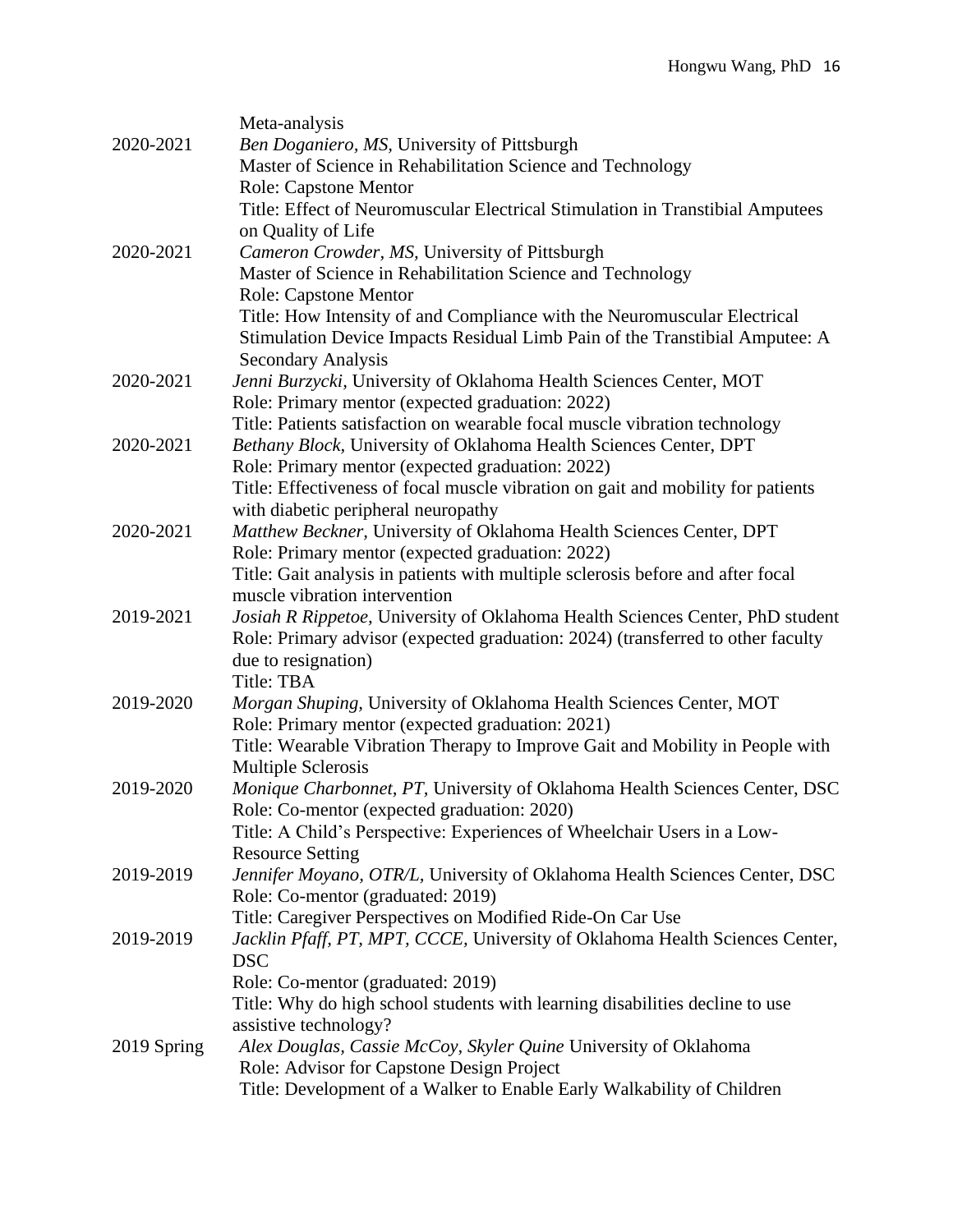|             | Diagnosed with Cerebral Palsy                                                      |
|-------------|------------------------------------------------------------------------------------|
| 2019 Spring | Josiah Rippetoe, BS, University of Oklahoma                                        |
|             | Bachelor of Science in Biomedical Engineering                                      |
|             | Role: Primary mentor (expected graduation: 2019)                                   |
|             | Title: Quantifying vibration characteristics of focal vibration therapy            |
| 2018-2021   | Amy Ball, OTR/L, University of Oklahoma Health Sciences Center, DSC                |
|             | Role: Primary mentor                                                               |
|             | Title: A checklist of smart home technology application for older adults           |
| 2018-2020   | Sarah Brown, University of Oklahoma Health Sciences Center, MOT                    |
|             | Role: Primary mentor (expected graduation: 2021)                                   |
|             | Title: Effective of focal vibration on gait, mobility and pain in patient with DPN |
| 2018-2019   | Madeleine Foote, University of Oklahoma Health Sciences Center, DPT                |
|             | Role: Primary mentor (expected graduation: 2021)                                   |
|             | Title: Effective of focal vibration on gait, mobility and pain in patient with DPN |
| 2018-2019   | Lewis Baumgardner, University of Oklahoma Health Sciences Center, DPT              |
|             | Role: Primary mentor (expected graduation: 2020)                                   |
|             | Title: Design and development of a wearable focal vibration device                 |
| 2018        | Sarah Bulloch, University of Oklahoma Health Sciences Center, MOT                  |
|             | Role: Primary mentor (graduated: 2019)                                             |
|             | Title: Focal Muscle Vibration for Post-Stroke Rehabilitation: A Systematic         |
|             | <b>Review of Protocols and Outcomes</b>                                            |
| 2018        | Courtney Coon, University of Oklahoma Health Sciences Center, MOT                  |
|             | Role: Co-mentor (graduated: 2019)                                                  |
|             | Title: Whole-Body Vibration Protocol and Outcomes in Post-Stroke                   |
|             | Rehabilitation: A Systematic Review                                                |
| 2018 Spring | Sara Peterson, CPO, MBA, FAAOP, University of Pittsburgh                           |
|             | Master of Science in Prosthetics and Orthotics                                     |
|             | Role: Co-Mentor on PhD committee                                                   |
|             | Title: Neuromuscular Electrical Stimulation Use in Transtibial Amputations: A      |
|             | Pilot Study                                                                        |
| 2017-2018   | Donna Stauter, OTR/L, University of Oklahoma Health Sciences Center, DSC           |
|             | Role: Co-mentor (graduated: 2018)                                                  |
|             | Title: Assistive Technology for Literacy in Children with Physical Disabilities:   |
|             | A Systematic Review                                                                |
| 2017 Fall   | Jorge Candiotti, University of Pittsburgh                                          |
|             | PhD in Rehabilitation Science                                                      |
|             | Role: Co-Mentor on PhD committee                                                   |
|             | Title: Design, Development, and Usability Evaluation of Control Algorithms         |
|             | for a Mobility Enhancement Robotic Wheelchair                                      |
| 2016-2020   | Brandon Daveler, MS, University of Pittsburgh                                      |
|             | Master of Science in Rehabilitation Science and Technology                         |
|             | Role: Co-Mentor on PhD committee                                                   |
|             | Title: Pneumatic Powered Mobility Devices in Long-Term Care Facilities:            |
|             | A Pilot Study                                                                      |

## **VII. SERVICE:**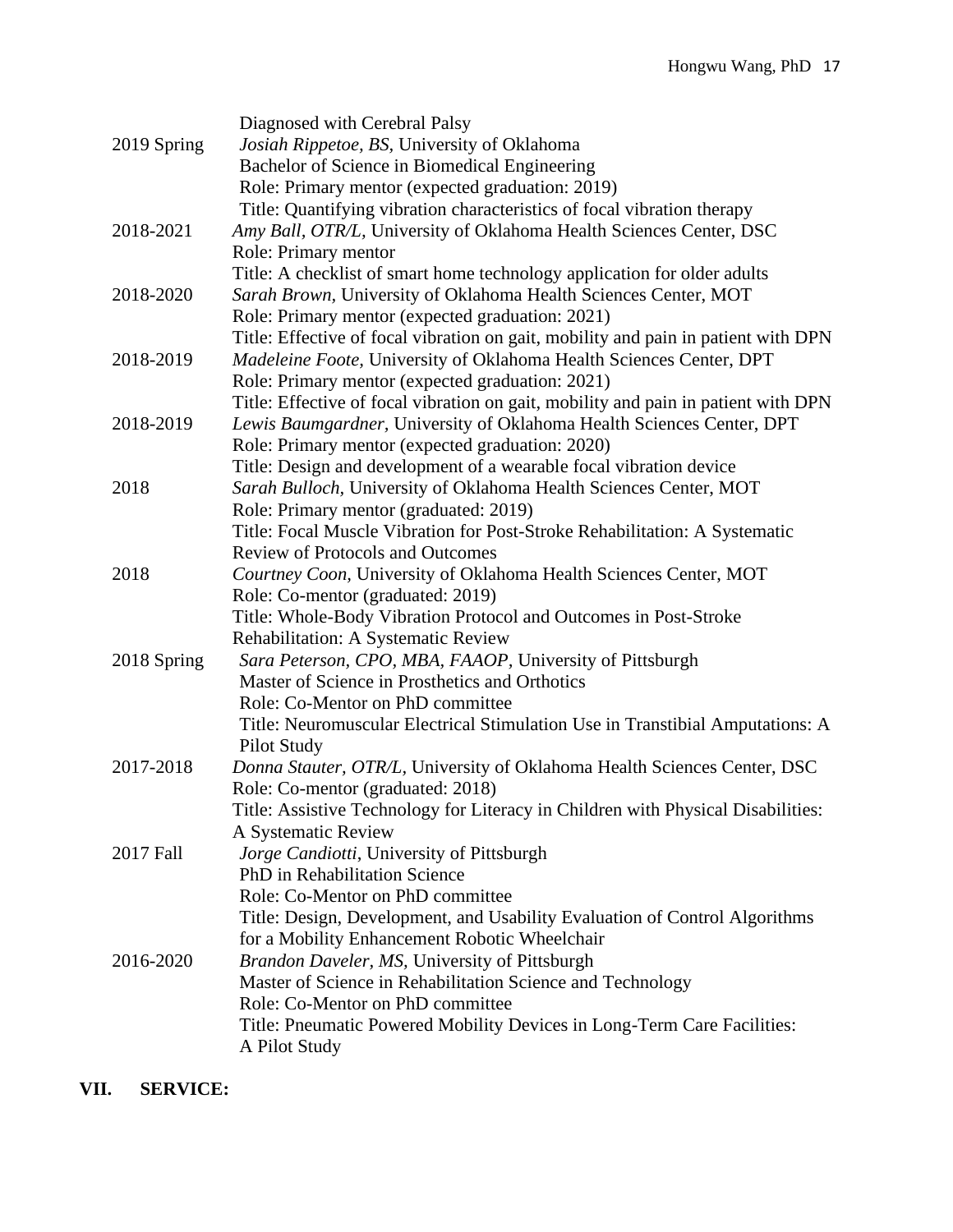# **a. Department/College**

| 2020-2021 | Co-Director, Department of Rehabilitation Sciences Diversity Equity and |
|-----------|-------------------------------------------------------------------------|
|           | <b>Inclusion Committee</b>                                              |
| 2019-2021 | PhD program Director, Department of Rehabilitation Sciences, OUHSC      |
| 2017-2021 | <b>DSC Program Committee</b>                                            |
|           | Department of Rehabilitation Sciences, OUHSC                            |
| 2017-2021 | <b>Research Committee</b>                                               |
|           | College of Allied Health, OUHSC                                         |
| 2017-2019 | <b>PhD Faculty Committee</b>                                            |
|           | Department of Rehabilitation Sciences, OUHSC                            |
| 2018-2020 | College of Allied Health Faculty Board, OUHSC                           |

# **b. University**

| 2021-2024    | <b>OUHSC Graduate Council</b>                                                                                 |
|--------------|---------------------------------------------------------------------------------------------------------------|
| 2017-2021    | Member, OUHSC Interprofessional Education                                                                     |
|              | •Participation in the campus community as an "IEPA OU Interprofessional                                       |
|              | Associate."                                                                                                   |
|              | •Faculty Development Training, IEPA Education Session, February 7, 2018. 2                                    |
|              | hours.                                                                                                        |
|              | •Student Learning Facilitation, All Professions Day 2, March 2, 2018. Each<br>session facilitated is 2 hours. |
|              | Member, Harold Hamm Diabetes Center, University of Oklahoma Health<br><b>Sciences Center</b>                  |
|              | Member, Stephenson Cancer Center, University of Oklahoma Health Sciences<br>Center                            |
|              | Member, Institute for Biomedical Engineering, Science and Technology<br>(IBEST), University of Oklahoma       |
| 2017-2018    | Planning Committee, PHF Symposium, OUHSC                                                                      |
| c. National  |                                                                                                               |
| 2021         | DoD 2021 Peer Reviewed Medical Research Program (PRMRP) FPA Peripheral                                        |
|              | <b>Neuropathy Panel</b>                                                                                       |
| 2020         | NRI 2.0, National Science Foundation, NRI Proposal Review: Motion and<br>Cognition 2                          |
| 2020         | NIDILRR DRRP on Assistive Technology to Promote Independence and<br><b>Community Living Peer Review Panel</b> |
| 2016-Present | NIDILLR SBIR Phase I and II Review Panel                                                                      |
| 2018-Present | Scientific Review Group: Paralyzed Veterans of American Foundation                                            |
| 2020-Present | Review Board, Biosensors                                                                                      |
| 2020-Present | Review Board, Journal of Low Power Electronics and Applications                                               |
| 2019-Present | Review Board, Sustainability                                                                                  |
| 2015-Present | Review Board, Disability and Rehabilitation: Assistive Technology                                             |
| 2012-Present | Ad-hoc reviewer: Applied Science, International Journal of Environmental                                      |
|              | Research and Public Health, The Journal of Spinal Cord Medicine; Topics in                                    |
|              | Spinal Cord Injury Rehabilitation; Journal of Assistive Technology; Sensors;                                  |
|              | Computers; Journal of Medical Devices; ASME Journal of Rehabilitation and                                     |